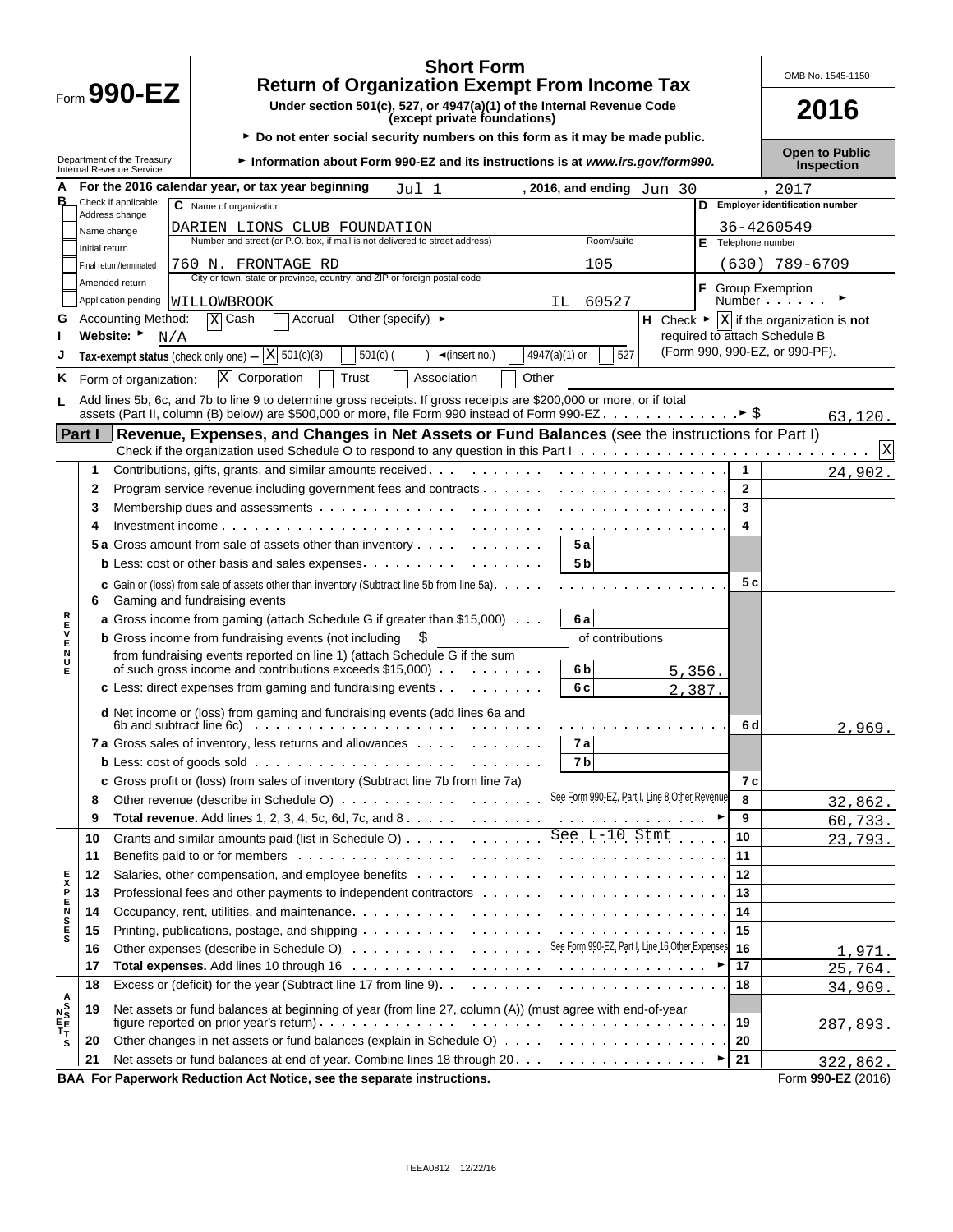| Form 990-EZ (2016) DARIEN LIONS CLUB FOUNDATION<br>36-4260549 |                                                                                                                                                                                                                                      |                                                                                                     |                                                      |            | Page 2                                            |          |     |                           |            |
|---------------------------------------------------------------|--------------------------------------------------------------------------------------------------------------------------------------------------------------------------------------------------------------------------------------|-----------------------------------------------------------------------------------------------------|------------------------------------------------------|------------|---------------------------------------------------|----------|-----|---------------------------|------------|
|                                                               | <b>Part II   Balance Sheets</b> (see the instructions for Part II)                                                                                                                                                                   |                                                                                                     |                                                      |            |                                                   |          |     |                           |            |
|                                                               |                                                                                                                                                                                                                                      |                                                                                                     |                                                      |            |                                                   |          |     |                           |            |
|                                                               |                                                                                                                                                                                                                                      |                                                                                                     |                                                      |            | (A) Beginning of year                             |          |     | (B) End of year           |            |
| 22                                                            |                                                                                                                                                                                                                                      |                                                                                                     |                                                      |            | 20.339.                                           |          | 22  |                           | 14,945.    |
| 23                                                            |                                                                                                                                                                                                                                      |                                                                                                     |                                                      |            |                                                   | 0        | 23  |                           | 0.         |
| 24                                                            | Other assets (describe in Schedule O) MUTUAL FUNDS                                                                                                                                                                                   |                                                                                                     |                                                      |            | 267,554                                           |          | 24  |                           | 307,917.   |
| 25                                                            |                                                                                                                                                                                                                                      |                                                                                                     |                                                      |            | 287,893.                                          |          | 25  |                           | 322,862.   |
| 26                                                            |                                                                                                                                                                                                                                      |                                                                                                     |                                                      |            |                                                   | $\Omega$ | 26  |                           | $\Omega$ . |
| 27                                                            | Net assets or fund balances (line 27 of column (B) must agree with line 21)                                                                                                                                                          |                                                                                                     |                                                      |            | 287,893                                           |          | 27  |                           | 322,862.   |
|                                                               | Statement of Program Service Accomplishments (see the instructions for Part III)<br>Part III                                                                                                                                         |                                                                                                     |                                                      |            |                                                   |          |     | <b>Expenses</b>           |            |
|                                                               | Check if the organization used Schedule O to respond to any question in this Part III.                                                                                                                                               |                                                                                                     |                                                      |            |                                                   |          |     | (Required for section 501 |            |
|                                                               | What is the organization's primary exempt purpose? AID TO HEARING AND EYE IMPAIRED                                                                                                                                                   |                                                                                                     |                                                      |            |                                                   |          |     | $(c)(3)$ and 501(c)(4)    |            |
|                                                               | Describe the organization's program service accomplishments for each of its three largest program services, as<br>measured by expenses. In a clear and concise manner, describe the services provided, the number of persons<br>bene |                                                                                                     |                                                      |            |                                                   |          |     | organizations; optional   |            |
|                                                               |                                                                                                                                                                                                                                      |                                                                                                     |                                                      |            |                                                   |          |     | for others.)              |            |
| 28                                                            | COMMUNITY FOOD BASKETS-LOW INCOME                                                                                                                                                                                                    |                                                                                                     |                                                      |            |                                                   |          |     |                           |            |
|                                                               |                                                                                                                                                                                                                                      |                                                                                                     |                                                      |            |                                                   |          |     |                           |            |
|                                                               |                                                                                                                                                                                                                                      |                                                                                                     |                                                      |            |                                                   |          |     |                           |            |
|                                                               | (Grants S                                                                                                                                                                                                                            | $\overline{0}$ ) If this amount includes foreign grants, check here $\overline{1}$                  |                                                      |            |                                                   |          | 28a |                           |            |
| 29                                                            |                                                                                                                                                                                                                                      |                                                                                                     |                                                      |            |                                                   |          |     |                           | 14,381.    |
|                                                               | SPECIAL NEEDS EQUIPMENT/SUPPLIES FOR HEARING, EYE, _______                                                                                                                                                                           |                                                                                                     |                                                      |            |                                                   |          |     |                           |            |
|                                                               | OR OTHER IMPAIRMENT                                                                                                                                                                                                                  |                                                                                                     |                                                      |            |                                                   |          |     |                           |            |
|                                                               |                                                                                                                                                                                                                                      | $\overline{0}$ . $\overline{0}$ If this amount includes foreign grants, check here $\overline{0}$ . |                                                      |            |                                                   |          | 29a |                           |            |
|                                                               | (Grants \$                                                                                                                                                                                                                           |                                                                                                     |                                                      |            |                                                   |          |     |                           | 4,412.     |
| 30                                                            | SPECIAL NEEDS - SCHOLARSHIP                                                                                                                                                                                                          |                                                                                                     | _________________________                            |            |                                                   |          |     |                           |            |
|                                                               |                                                                                                                                                                                                                                      |                                                                                                     |                                                      |            |                                                   |          |     |                           |            |
|                                                               |                                                                                                                                                                                                                                      |                                                                                                     |                                                      |            |                                                   |          |     |                           |            |
|                                                               | (Grants s                                                                                                                                                                                                                            | $\overline{0}$ . If this amount includes foreign grants, check here $\overline{1}$                  |                                                      |            |                                                   |          | 30a |                           | 5,000.     |
| 31                                                            |                                                                                                                                                                                                                                      |                                                                                                     |                                                      |            |                                                   |          |     |                           |            |
|                                                               | (Grants \$                                                                                                                                                                                                                           | ) If this amount includes foreign grants, check here ▶                                              |                                                      |            |                                                   |          | 31a |                           |            |
| 32                                                            |                                                                                                                                                                                                                                      |                                                                                                     |                                                      |            |                                                   |          | 32  |                           | 23.793.    |
|                                                               | List of Officers, Directors, Trustees, and Key Employees (list each one even if not compensated - see the instructions for Part IV)<br><b>Part IV</b>                                                                                |                                                                                                     |                                                      |            |                                                   |          |     |                           |            |
|                                                               | Check if the organization used Schedule O to respond to any question in this Part IV. $\ldots$ , $\ldots$ , $\ldots$ , $\ldots$ , $\ldots$ , $\ldots$ , $\ldots$                                                                     |                                                                                                     |                                                      |            |                                                   |          |     |                           |            |
|                                                               |                                                                                                                                                                                                                                      | (b) Average hours per                                                                               | (c) Reportable compensation<br>(Forms W-2/1099-MISC) |            | (d) Health benefits,<br>contributions to employee |          |     | (e) Estimated amount of   |            |
|                                                               | (a) Name and title                                                                                                                                                                                                                   | week devoted to<br>position                                                                         | (if not paid, enter -0-)                             |            | benefit plans, and deferred<br>compensation       |          |     | other compensation        |            |
|                                                               |                                                                                                                                                                                                                                      |                                                                                                     |                                                      |            |                                                   |          |     |                           |            |
|                                                               | TROY FLEMING                                                                                                                                                                                                                         |                                                                                                     |                                                      |            |                                                   |          |     |                           |            |
|                                                               | PRESIDENT                                                                                                                                                                                                                            | 2.00                                                                                                |                                                      | $\Omega$ . |                                                   |          | 0.  |                           | 0.         |
|                                                               | DENNIS BREIER                                                                                                                                                                                                                        |                                                                                                     |                                                      |            |                                                   |          |     |                           |            |
|                                                               | DIR-PAST PRESIDENT                                                                                                                                                                                                                   | 2.00                                                                                                |                                                      | 0.         |                                                   |          | Ο.  |                           | $0$ .      |
|                                                               | KEN KOHNKE<br>- - - - - - - - -                                                                                                                                                                                                      |                                                                                                     |                                                      |            |                                                   |          |     |                           |            |
|                                                               | PRES ELECT                                                                                                                                                                                                                           | 2.00                                                                                                |                                                      | 0.         |                                                   |          | 0.  |                           | 0.         |
|                                                               | ANDREW BRUNSEN                                                                                                                                                                                                                       |                                                                                                     |                                                      |            |                                                   |          |     |                           |            |
| CDMZ                                                          |                                                                                                                                                                                                                                      | 0 <sub>0</sub>                                                                                      |                                                      | $\bigcap$  |                                                   |          | ⌒   |                           | $\cap$     |

| (a) Name and title              | (b) Average hours per<br>week devoted to<br>position | (c) Reportable compensation<br>(Forms W-2/1099-MISC)<br>(if not paid, enter -0-) | (d) Health benefits,<br>contributions to employee<br>benefit plans, and deferred<br>compensation | (e) Estimated amount of<br>other compensation |
|---------------------------------|------------------------------------------------------|----------------------------------------------------------------------------------|--------------------------------------------------------------------------------------------------|-----------------------------------------------|
| TROY FLEMING                    |                                                      |                                                                                  |                                                                                                  |                                               |
| PRESIDENT                       | 2.00                                                 | $\Omega$                                                                         | $\mathbf{0}$ .                                                                                   | $0$ .                                         |
| DENNIS BREIER                   |                                                      |                                                                                  |                                                                                                  |                                               |
| DIR-PAST PRESIDENT              | 2.00                                                 | 0                                                                                | $\mathsf{O}$ .                                                                                   | 0.                                            |
| KEN KOHNKE                      |                                                      |                                                                                  |                                                                                                  |                                               |
| PRES ELECT                      | 2.00                                                 | $\Omega$                                                                         | $\mathbf 0$ .                                                                                    | $0$ .                                         |
| ANDREW BRUNSEN                  |                                                      |                                                                                  |                                                                                                  |                                               |
| SECY                            | 2.00                                                 | 0                                                                                | $\mathbf 0$                                                                                      | 0.                                            |
| JOHN PEARSON                    |                                                      |                                                                                  |                                                                                                  |                                               |
| TREASURER                       | 2.00                                                 | $\Omega$                                                                         | $\Omega$ .                                                                                       | $0$ .                                         |
| RANDY PORZEL                    |                                                      |                                                                                  |                                                                                                  |                                               |
| FIN SEC                         | 2.00                                                 | 0                                                                                | $\mathsf{O}$ .                                                                                   | 0.                                            |
| MIKE FALCO                      |                                                      |                                                                                  |                                                                                                  |                                               |
| DIR                             | 2.00                                                 | 0                                                                                | $\mathbf 0$ .                                                                                    | 0.                                            |
| TOM BELCZAK                     |                                                      |                                                                                  |                                                                                                  |                                               |
| DIR                             | 2.00                                                 | $\Omega$                                                                         | $\Omega$ .                                                                                       | $0$ .                                         |
| JAMES BURKE                     |                                                      |                                                                                  |                                                                                                  |                                               |
| DIR                             | 2.00                                                 | $\Omega$                                                                         | $\Omega$ .                                                                                       | 0.                                            |
| MARK PICCOLI                    |                                                      |                                                                                  |                                                                                                  |                                               |
| DIR                             | 2.00                                                 | 0                                                                                | $\mathsf{O}$ .                                                                                   | $0$ .                                         |
| DENNIS KUCZYNSKI                |                                                      |                                                                                  |                                                                                                  |                                               |
| DIR                             | 2.00                                                 | 0                                                                                | $\overline{0}$ .                                                                                 | $0$ .                                         |
| JAKE MCCONNELL                  |                                                      |                                                                                  |                                                                                                  |                                               |
| DIR                             | 2.00                                                 | $\Omega$                                                                         | $\Omega$ .                                                                                       | $0$ .                                         |
|                                 |                                                      |                                                                                  |                                                                                                  |                                               |
|                                 |                                                      |                                                                                  |                                                                                                  |                                               |
|                                 |                                                      |                                                                                  |                                                                                                  |                                               |
|                                 |                                                      |                                                                                  |                                                                                                  | Form 990-EZ (2016)                            |
| <b>BAA</b><br>TEEA0812 12/22/16 |                                                      |                                                                                  |                                                                                                  |                                               |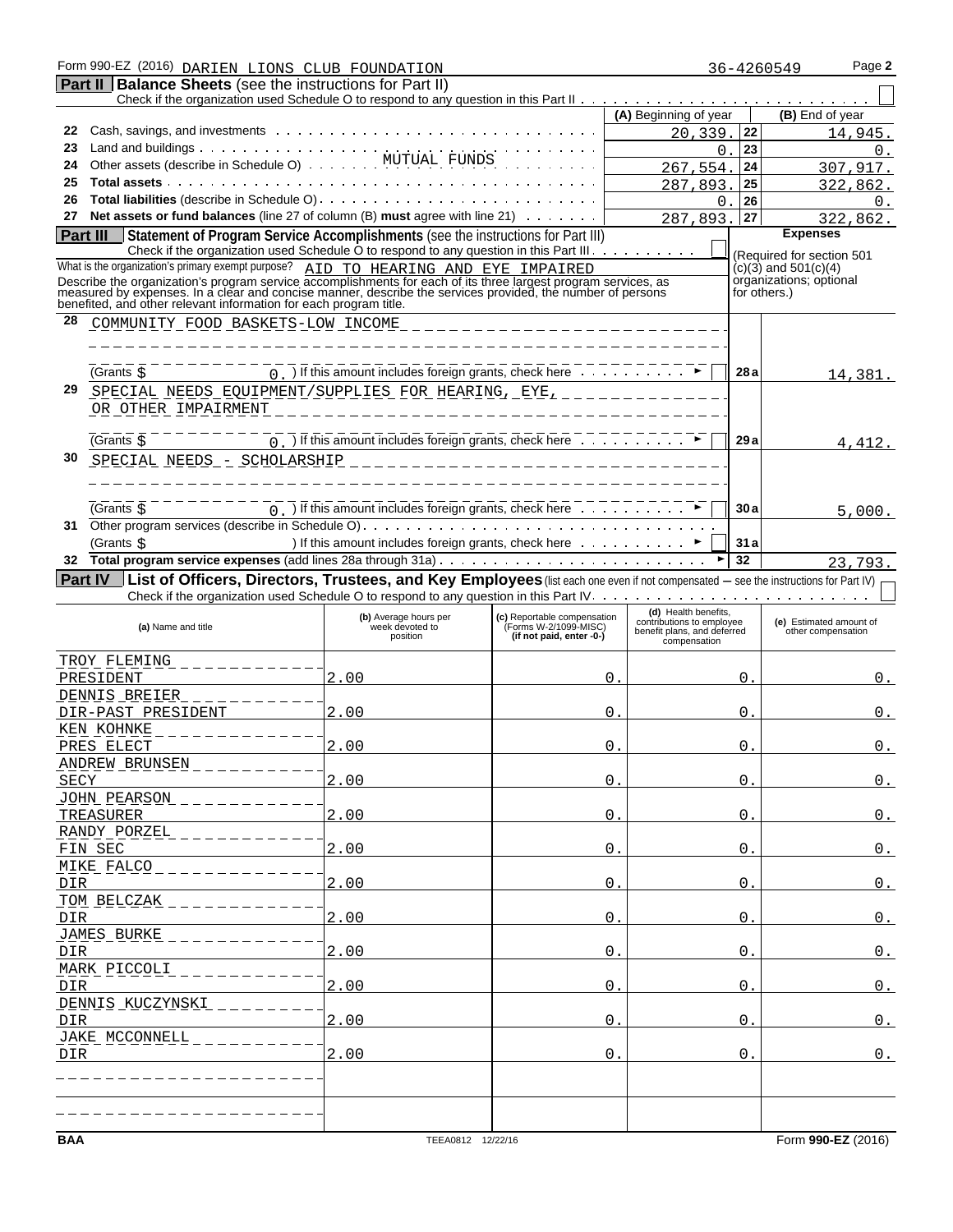|    | Form 990-EZ (2016) DARIEN LIONS CLUB FOUNDATION<br>36-4260549                                                                                                                                                                        |                 |     | Page 3 |
|----|--------------------------------------------------------------------------------------------------------------------------------------------------------------------------------------------------------------------------------------|-----------------|-----|--------|
|    | <b>Part V Other Information</b> (Note the Schedule A and personal benefit contract statement requirements in<br>the instructions for Part V) Check if the organization used Schedule O to respond to any question in this Part V     |                 |     |        |
|    | 33 Did the organization engage in any significant activity not previously reported to the IRS?                                                                                                                                       |                 | Yes | No     |
|    |                                                                                                                                                                                                                                      | 33              |     | Χ      |
| 34 | Were any significant changes made to the organizing or governing documents? If 'Yes,' attach a conformed copy of the amended documents if they reflect                                                                               |                 |     |        |
|    |                                                                                                                                                                                                                                      | 34              | X   |        |
|    | 35 a Did the organization have unrelated business gross income of \$1,000 or more during the year from business activities                                                                                                           |                 |     |        |
|    |                                                                                                                                                                                                                                      | 35a             |     | X      |
|    | <b>b</b> If 'Yes,' to line 35a, has the organization filed a Form 990-T for the year? If 'No,' provide an explanation in Schedule $0 \ldots$                                                                                         | 35 <sub>b</sub> |     |        |
|    | c Was the organization a section $501(c)(4)$ , $501(c)(5)$ , or $501(c)(6)$ organization subject to section 6033(e) notice,<br>reporting, and proxy tax requirements during the year? If 'Yes,' complete Schedule C, Part III        | 35 c            |     | Χ      |
| 36 | Did the organization undergo a liquidation, dissolution, termination, or significant                                                                                                                                                 |                 |     |        |
|    |                                                                                                                                                                                                                                      | 36              |     | Χ      |
|    | 37 a Enter amount of political expenditures, direct or indirect, as described in the instructions $\cdots$ > 37 a<br>0.                                                                                                              |                 |     |        |
|    |                                                                                                                                                                                                                                      | 37 <sub>b</sub> |     | Χ      |
|    | 38 a Did the organization borrow from, or make any loans to, any officer, director, trustee, or key employee or were<br>any such loans made in a prior year and still outstanding at the end of the tax year covered by this return? | 38 a            |     | Х      |
|    | <b>b</b> If 'Yes,' complete Schedule L, Part II and enter the total<br>38 <sub>b</sub>                                                                                                                                               |                 |     |        |
| 39 | Section 501(c)(7) organizations. Enter:                                                                                                                                                                                              |                 |     |        |
|    | 39a                                                                                                                                                                                                                                  |                 |     |        |
|    | <b>b</b> Gross receipts, included on line 9, for public use of club facilities<br>39 <sub>b</sub>                                                                                                                                    |                 |     |        |
|    | <b>40 a</b> Section $501(c)(3)$ organizations. Enter amount of tax imposed on the organization during the year under:                                                                                                                |                 |     |        |
|    | section 4911 ▶<br>; section 4912 ▶<br>; section 4955 $\blacktriangleright$                                                                                                                                                           |                 |     |        |
|    | <b>b</b> Section 501(c)(3), $\frac{501(c)(4)}{20}$ , and $\frac{501(c)(29)}{20}$ organizations. Did the organization engage in any section $\frac{4958}{4958}$ excess                                                                |                 |     |        |
|    | benefit transaction during the year, or did it engage in an excess benefit transaction in a prior year that has not been                                                                                                             | 40 b            |     | Χ      |
|    | c Section 501(c)(3), 501(c)(4), and 501(c)(29) organizations. Enter amount of tax imposed on organization                                                                                                                            |                 |     |        |
|    | managers or disqualified persons during the year under sections 4912, 4955, and 4958.                                                                                                                                                |                 |     |        |
|    | <b>d</b> Section 501(c)(3), 501(c)(4), and 501(c)(29) organizations. Enter amount of tax on line 40c reimbursed                                                                                                                      |                 |     |        |
|    | e All organizations. At any time during the tax year, was the organization a party to a prohibited tax<br>shelter transaction? If 'Yes,' complete Form 8886-T.                                                                       | 40 e            |     | Χ      |
|    | 41 List the states with which a copy of this return is filed $\blacktriangleright$ Illinois                                                                                                                                          |                 |     |        |
|    | 42 a The organization's<br>books are in care of<br>Telephone no. ► (708) 516-9966<br><b>JOHN PEARSON</b><br>IL $ZIP + 4 \rightarrow 60561$<br>Located at > 530 MAPLE AVE<br>DARIEN                                                   |                 |     |        |
|    | <b>b</b> At any time during the calendar year, did the organization have an interest in or a signature or other authority over a                                                                                                     |                 | Yes | No     |
|    | financial account in a foreign country (such as a bank account, securities account, or other financial account)?                                                                                                                     | 42 b            |     | X      |
|    | If 'Yes,' enter the name of the foreign country:                                                                                                                                                                                     |                 |     |        |
|    |                                                                                                                                                                                                                                      |                 |     |        |
|    |                                                                                                                                                                                                                                      |                 |     |        |

| See the instructions for exceptions and filing requirements for FinCEN Form 114, Report of Foreign Bank and Financial Accounts (FBAR). |      |
|----------------------------------------------------------------------------------------------------------------------------------------|------|
| <b>c</b> At any time during the calendar year, did the organization maintain an office outside the United States?                      | 42 c |
| If 'Yes,' enter the name of the foreign country: $\blacktriangleright$                                                                 |      |

| 43                                                                                                                                                                                                                                |                    |      |    |
|-----------------------------------------------------------------------------------------------------------------------------------------------------------------------------------------------------------------------------------|--------------------|------|----|
| and enter the amount of tax-exempt interest received or accrued during the tax year $\dots \dots \dots \dots$                                                                                                                     |                    |      |    |
|                                                                                                                                                                                                                                   |                    | Yes. | No |
| 44 a Did the organization maintain any donor advised funds during the year? If 'Yes,' Form 990 must be completed instead                                                                                                          |                    |      |    |
|                                                                                                                                                                                                                                   | 44 a               |      |    |
| <b>b</b> Did the organization operate one or more hospital facilities during the year? If 'Yes,' Form 990 must be completed                                                                                                       |                    |      |    |
|                                                                                                                                                                                                                                   | 44 b               |      |    |
|                                                                                                                                                                                                                                   | 44 c               |      |    |
| d If 'Yes' to line 44c, has the organization filed a Form 720 to report these payments?                                                                                                                                           |                    |      |    |
|                                                                                                                                                                                                                                   | 44 d               |      |    |
| <b>45 a</b> Did the organization have a controlled entity within the meaning of section $512(b)(13)? \ldots \ldots \ldots \ldots \ldots \ldots$                                                                                   | 45 a               |      |    |
|                                                                                                                                                                                                                                   |                    |      |    |
| b Did the organization receive any payment from or engage in any transaction with a controlled entity within the meaning of section 512(b)(13)? If 'Yes,'<br>Form 990 and Schedule R may need to be completed instead of Form 990 | 45 b               |      | Х  |
|                                                                                                                                                                                                                                   | Form 990-EZ (2016) |      |    |

X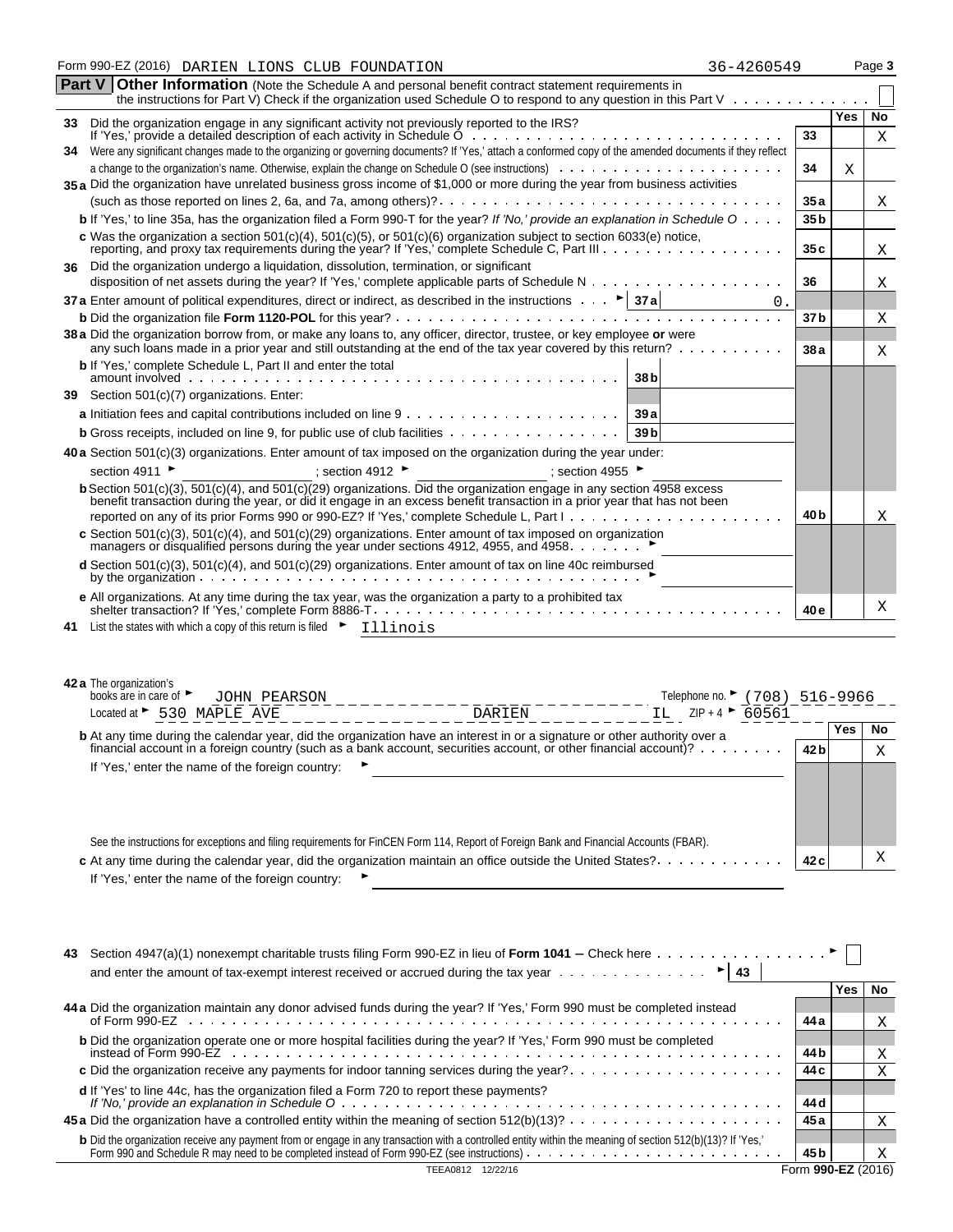|                                                                                                                                                                                    | Form 990-EZ (2016) DARIEN LIONS CLUB FOUNDATION                                                                        | 36-4260549 |    |     | Page 4 |
|------------------------------------------------------------------------------------------------------------------------------------------------------------------------------------|------------------------------------------------------------------------------------------------------------------------|------------|----|-----|--------|
|                                                                                                                                                                                    |                                                                                                                        |            |    | Yes | No     |
| 46                                                                                                                                                                                 | Did the organization engage, directly or indirectly, in political campaign activities on behalf of or in opposition to |            |    |     |        |
|                                                                                                                                                                                    |                                                                                                                        |            | 46 |     | Χ      |
| <b>Part VI</b><br>Section 501(c)(3) organizations only<br>All section 501(c)(3) organizations must answer questions 47-49b and 52, and complete the tables<br>for lines 50 and 51. |                                                                                                                        |            |    |     |        |
|                                                                                                                                                                                    |                                                                                                                        |            |    |     |        |
|                                                                                                                                                                                    |                                                                                                                        |            |    | Yes | Nο     |

|    |                                                                                                                               |        | Yes | No. |
|----|-------------------------------------------------------------------------------------------------------------------------------|--------|-----|-----|
| 47 | Did the organization engage in lobbying activities or have a section 501(h) election in effect during the tax year? If 'Yes,' |        |     |     |
|    |                                                                                                                               | -47    |     | X   |
|    | 48 Is the organization a school as described in section 170(b)(1)(A)(ii)? If 'Yes,' complete Schedule E                       | 48     |     |     |
|    |                                                                                                                               | 49 a l |     |     |
|    |                                                                                                                               | 49 bl  |     |     |
|    |                                                                                                                               |        |     |     |

**50** Complete this table for the organization's five highest compensated employees (other than officers, directors, trustees and key employees) who each received more than \$100,000 of compensation from the organization. If there is none, enter 'None.'

| (a) Name and title of each employee | (b) Average hours<br>per week devoted<br>to position | (c) Reportable compensation<br>(Forms W-2/1099-MISC) | (d) Health benefits,<br>contributions to employee<br>benefit plans, and deferred<br>compensation | (e) Estimated amount of<br>other compensation |
|-------------------------------------|------------------------------------------------------|------------------------------------------------------|--------------------------------------------------------------------------------------------------|-----------------------------------------------|
| NONE                                |                                                      |                                                      |                                                                                                  |                                               |
|                                     |                                                      |                                                      |                                                                                                  |                                               |
|                                     |                                                      |                                                      |                                                                                                  |                                               |
|                                     |                                                      |                                                      |                                                                                                  |                                               |
|                                     |                                                      |                                                      |                                                                                                  |                                               |

f Total number of other employees paid over \$100,000  $\ldots \ldots$ 

**51** Complete this table for the organization's five highest compensated independent contractors who each received more than \$100,000 of compensation from the organization. If there is none, enter 'None.'

| (a) Name and business address of each independent contractor |                                                                                                                                                                                                                                                                                                                          |                      |             | (b) Type of service                      | (c) Compensation                     |
|--------------------------------------------------------------|--------------------------------------------------------------------------------------------------------------------------------------------------------------------------------------------------------------------------------------------------------------------------------------------------------------------------|----------------------|-------------|------------------------------------------|--------------------------------------|
| <b>NONE</b>                                                  |                                                                                                                                                                                                                                                                                                                          |                      |             |                                          |                                      |
|                                                              |                                                                                                                                                                                                                                                                                                                          |                      |             |                                          |                                      |
|                                                              |                                                                                                                                                                                                                                                                                                                          |                      |             |                                          |                                      |
|                                                              |                                                                                                                                                                                                                                                                                                                          |                      |             |                                          |                                      |
|                                                              |                                                                                                                                                                                                                                                                                                                          |                      |             |                                          |                                      |
| 52                                                           | Did the organization complete Schedule A? Note: All section $501(c)(3)$ organizations must attach a                                                                                                                                                                                                                      |                      |             |                                          | $X$ Yes<br><b>No</b>                 |
|                                                              | Under penalties of perjury, I declare that I have examined this return, including accompanying schedules and statements, and to the best of my knowledge and belief, it is<br>true, correct, and complete. Declaration of preparer (other than officer) is based on all information of which preparer has any knowledge. |                      |             |                                          |                                      |
| Sign<br>Here                                                 | Signature of officer                                                                                                                                                                                                                                                                                                     |                      |             | 02/14/18<br>Date                         |                                      |
|                                                              | TROY FLEMING<br>Type or print name and title                                                                                                                                                                                                                                                                             |                      |             | PRESIDENT                                |                                      |
| Paid                                                         | Print/Type preparer's name<br>ARTHUR P<br>DONNER                                                                                                                                                                                                                                                                         | Preparer's signature | Date        | Check $\overline{X}$ if<br>self-employed | PTIN<br>P00535368                    |
| Preparer<br>Use Only                                         | Firm's name $\blacktriangleright$<br>DONNER,<br>ARTHUR P.<br>Firm's address ►<br>760 NORTH FRONTAGE RD,                                                                                                                                                                                                                  | CPA<br>SUITE 105     |             | Firm's EIN                               | 36-3793267                           |
|                                                              | WILLOWBROOK                                                                                                                                                                                                                                                                                                              |                      | 60527<br>ΙL | Phone no.                                | 789-6709<br>630)<br><b>No</b><br>Yes |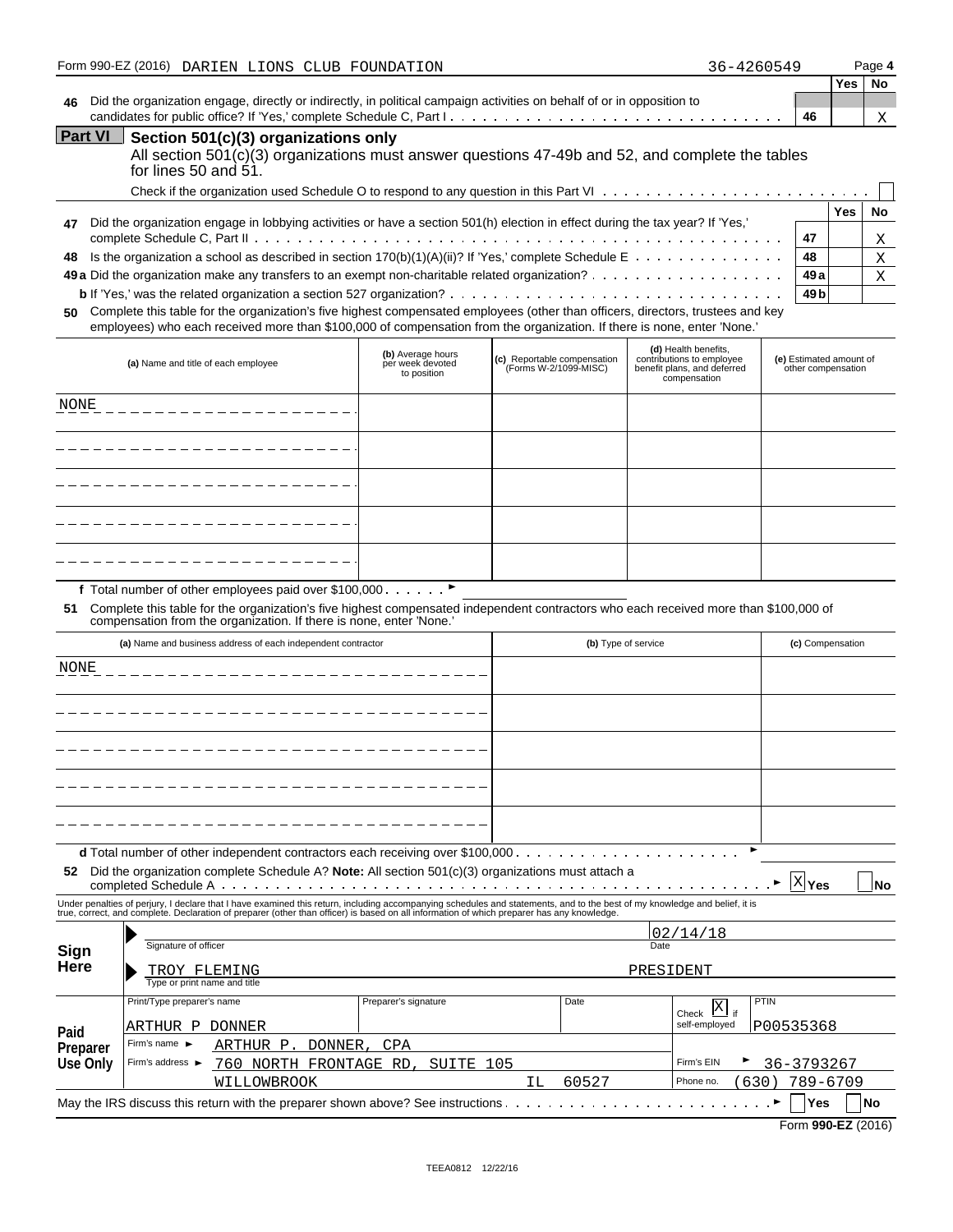| <b>SCHEDULE A</b>    |  |
|----------------------|--|
| (Form 990 or 990-EZ) |  |

# **Public Charity Status and Public Support**

**(Form 990 or 990-EZ) Complete if the organization is a section 501(c)(3) organization or a section 4947(a)(1) nonexempt charitable trust. 2016**

Attach to Form 990 or Form 990-EZ.

|  | OMB No. 1545-0047 |
|--|-------------------|
|  |                   |

|  | <b>Open to Public</b>   |
|--|-------------------------|
|  | <u>La manna dina sa</u> |

| Department of the Treasury<br>Internal Revenue Service |                                    |                                               |                                                                              | Information about Schedule A (Form 990 or 990-EZ) and its instructions is<br>at www.irs.gov/form990.                                                                                                                                                                                                                                                                                                               |                                                                      |    |                                                      | <b>Open to Public</b><br>Inspection                |
|--------------------------------------------------------|------------------------------------|-----------------------------------------------|------------------------------------------------------------------------------|--------------------------------------------------------------------------------------------------------------------------------------------------------------------------------------------------------------------------------------------------------------------------------------------------------------------------------------------------------------------------------------------------------------------|----------------------------------------------------------------------|----|------------------------------------------------------|----------------------------------------------------|
| Name of the organization                               |                                    |                                               |                                                                              |                                                                                                                                                                                                                                                                                                                                                                                                                    |                                                                      |    | <b>Employer identification number</b>                |                                                    |
|                                                        |                                    | DARIEN LIONS CLUB FOUNDATION                  |                                                                              |                                                                                                                                                                                                                                                                                                                                                                                                                    |                                                                      |    | 36-4260549                                           |                                                    |
| Part I                                                 |                                    |                                               |                                                                              | Reason for Public Charity Status (All organizations must complete this part.) See instructions.                                                                                                                                                                                                                                                                                                                    |                                                                      |    |                                                      |                                                    |
|                                                        |                                    |                                               |                                                                              | The organization is not a private foundation because it is: (For lines 1 through 12, check only one box.)                                                                                                                                                                                                                                                                                                          |                                                                      |    |                                                      |                                                    |
| 1                                                      |                                    |                                               |                                                                              | A church, convention of churches, or association of churches described in section 170(b)(1)(A)(i).                                                                                                                                                                                                                                                                                                                 |                                                                      |    |                                                      |                                                    |
| 2                                                      |                                    |                                               |                                                                              | A school described in section 170(b)(1)(A)(ii). (Attach Schedule E (Form 990 or 990-EZ).)                                                                                                                                                                                                                                                                                                                          |                                                                      |    |                                                      |                                                    |
| 3                                                      |                                    |                                               |                                                                              | A hospital or a cooperative hospital service organization described in section 170(b)(1)(A)(iii).                                                                                                                                                                                                                                                                                                                  |                                                                      |    |                                                      |                                                    |
| 4                                                      |                                    |                                               |                                                                              | A medical research organization operated in conjunction with a hospital described in section 170(b)(1)(A)(iii). Enter the hospital's                                                                                                                                                                                                                                                                               |                                                                      |    |                                                      |                                                    |
|                                                        | name, city, and state:             |                                               |                                                                              |                                                                                                                                                                                                                                                                                                                                                                                                                    |                                                                      |    |                                                      |                                                    |
| 5                                                      |                                    | section 170(b)(1)(A)(iv). (Complete Part II.) |                                                                              | An organization operated for the benefit of a college or university owned or operated by a governmental unit described in                                                                                                                                                                                                                                                                                          |                                                                      |    |                                                      |                                                    |
| 6                                                      |                                    |                                               |                                                                              | A federal, state, or local government or governmental unit described in section 170(b)(1)(A)(v).                                                                                                                                                                                                                                                                                                                   |                                                                      |    |                                                      |                                                    |
| 7                                                      |                                    |                                               | in section 170(b)(1)(A)(vi). (Complete Part II.)                             | An organization that normally receives a substantial part of its support from a governmental unit or from the general public described                                                                                                                                                                                                                                                                             |                                                                      |    |                                                      |                                                    |
| 8                                                      |                                    |                                               |                                                                              | A community trust described in section 170(b)(1)(A)(vi). (Complete Part II.)                                                                                                                                                                                                                                                                                                                                       |                                                                      |    |                                                      |                                                    |
| 9                                                      |                                    |                                               |                                                                              | An agricultural research organization described in section 170(b)(1)(A)(ix) operated in conjunction with a land-grant college                                                                                                                                                                                                                                                                                      |                                                                      |    |                                                      |                                                    |
|                                                        | university:                        |                                               | ______________________________                                               | or university or a non-land-grant college of agriculture (see instructions). Enter the name, city, and state of the college or                                                                                                                                                                                                                                                                                     |                                                                      |    |                                                      |                                                    |
| 10<br>X                                                |                                    |                                               | June 30, 1975. See section 509(a)(2). (Complete Part III.)                   | An organization that normally receives: (1) more than 33-1/3% of its support from contributions, membership fees, and gross receipts<br>from activities related to its exempt functions-subject to certain exceptions, and (2) no more than 33-1/3% of its support from gross<br>investment income and unrelated business taxable income (less section 511 tax) from businesses acquired by the organization after |                                                                      |    |                                                      |                                                    |
| 11                                                     |                                    |                                               |                                                                              | An organization organized and operated exclusively to test for public safety. See section 509(a)(4).                                                                                                                                                                                                                                                                                                               |                                                                      |    |                                                      |                                                    |
| 12                                                     |                                    |                                               |                                                                              | An organization organized and operated exclusively for the benefit of, to perform the functions of, or to carry out the purposes of one<br>or more publicly supported organizations described in section 509(a)(1) or section 509(a)(2). See section 509(a)(3). Check the box in                                                                                                                                   |                                                                      |    |                                                      |                                                    |
| а                                                      |                                    | complete Part IV, Sections A and B.           |                                                                              | lines 12a through 12d that describes the type of supporting organization and complete lines 12e, 12f, and 12g.<br>Type I. A supporting organization operated, supervised, or controlled by its supported organization(s), typically by giving the supported<br>organization(s) the power to regularly appoint or elect a majority of the directors or trustees of the supporting organization. You must            |                                                                      |    |                                                      |                                                    |
| b                                                      |                                    | must complete Part IV, Sections A and C.      |                                                                              | Type II. A supporting organization supervised or controlled in connection with its supported organization(s), by having control or<br>management of the supporting organization vested in the same persons that control or manage the supported organization(s). You                                                                                                                                               |                                                                      |    |                                                      |                                                    |
| c                                                      |                                    |                                               |                                                                              | Type III functionally integrated. A supporting organization operated in connection with, and functionally integrated with, its supported organization(s) (see instructions). You must complete Part IV, Sections A, D, and E.                                                                                                                                                                                      |                                                                      |    |                                                      |                                                    |
| d                                                      |                                    |                                               |                                                                              | Type III non-functionally integrated. A supporting organization operated in connection with its supported organization(s) that is not<br>functionally integrated. The organization generally must satisfy a distribution requirement and an attentiveness requirement (see<br>instructions). You must complete Part IV, Sections A and D, and Part V.                                                              |                                                                      |    |                                                      |                                                    |
| е                                                      |                                    |                                               |                                                                              | Check this box if the organization received a written determination from the IRS that it is a Type I, Type II, Type III functionally                                                                                                                                                                                                                                                                               |                                                                      |    |                                                      |                                                    |
|                                                        |                                    |                                               | integrated, or Type III non-functionally integrated supporting organization. |                                                                                                                                                                                                                                                                                                                                                                                                                    |                                                                      |    |                                                      |                                                    |
| f                                                      |                                    |                                               |                                                                              | Enter the number of supported organizations enter the state of the state of supported organizations of the state of the state of supported organizations of the state of the state of the state of the state of the state of t                                                                                                                                                                                     |                                                                      |    |                                                      |                                                    |
|                                                        |                                    |                                               | q Provide the following information about the supported organization(s).     |                                                                                                                                                                                                                                                                                                                                                                                                                    |                                                                      |    |                                                      |                                                    |
|                                                        | (i) Name of supported organization |                                               | (ii) EIN                                                                     | (iii) Type of organization<br>described on lines 1-10<br>above (see instructions))                                                                                                                                                                                                                                                                                                                                 | (iv) Is the<br>organization listed<br>in your governing<br>document? |    | (v) Amount of monetary<br>support (see instructions) | (vi) Amount of other<br>support (see instructions) |
|                                                        |                                    |                                               |                                                                              |                                                                                                                                                                                                                                                                                                                                                                                                                    | Yes                                                                  | No |                                                      |                                                    |
| (A)                                                    |                                    |                                               |                                                                              |                                                                                                                                                                                                                                                                                                                                                                                                                    |                                                                      |    |                                                      |                                                    |
| (B)                                                    |                                    |                                               |                                                                              |                                                                                                                                                                                                                                                                                                                                                                                                                    |                                                                      |    |                                                      |                                                    |
| (C)                                                    |                                    |                                               |                                                                              |                                                                                                                                                                                                                                                                                                                                                                                                                    |                                                                      |    |                                                      |                                                    |
| (D)                                                    |                                    |                                               |                                                                              |                                                                                                                                                                                                                                                                                                                                                                                                                    |                                                                      |    |                                                      |                                                    |
| (E)                                                    |                                    |                                               |                                                                              |                                                                                                                                                                                                                                                                                                                                                                                                                    |                                                                      |    |                                                      |                                                    |
| Total                                                  |                                    |                                               |                                                                              |                                                                                                                                                                                                                                                                                                                                                                                                                    |                                                                      |    |                                                      |                                                    |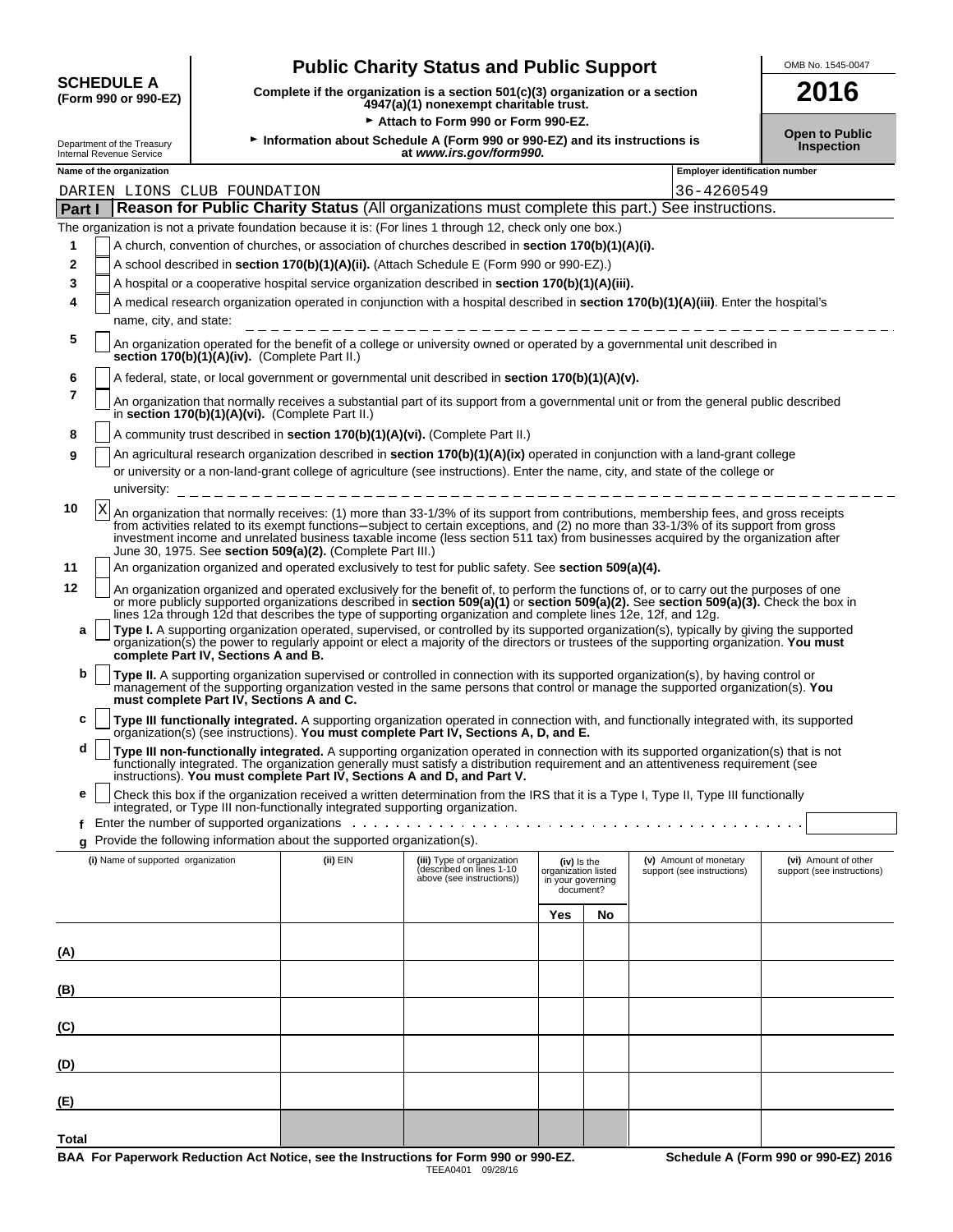|                                  | Part II Support Schedule for Organizations Described in Sections 170(b)(1)(A)(iv) and 170(b)(1)(A)(vi)                                                                                                                       |  |  |  |  |  |  |  |  |
|----------------------------------|------------------------------------------------------------------------------------------------------------------------------------------------------------------------------------------------------------------------------|--|--|--|--|--|--|--|--|
|                                  | (Complete only if you checked the box on line 5, 7, or 8 of Part I or if the organization failed to qualify under Part III. If the<br>organization fails to qualify under the tests listed below, please complete Part III.) |  |  |  |  |  |  |  |  |
| <b>Section A. Public Support</b> |                                                                                                                                                                                                                              |  |  |  |  |  |  |  |  |
|                                  |                                                                                                                                                                                                                              |  |  |  |  |  |  |  |  |

|    | Calendar year (or fiscal year<br>beginning in) ►                                                                                                                                                                                                                                                                                                                                | (a) 2012 | (b) 2013 | $(c)$ 2014 | $(d)$ 2015 | (e) 2016   | (f) Total |  |
|----|---------------------------------------------------------------------------------------------------------------------------------------------------------------------------------------------------------------------------------------------------------------------------------------------------------------------------------------------------------------------------------|----------|----------|------------|------------|------------|-----------|--|
|    | 1 Gifts, grants, contributions, and<br>membership fees received. (Do not<br>include any 'unusual grants.')<br><b>Contractor</b>                                                                                                                                                                                                                                                 |          |          |            |            |            |           |  |
|    | 2 Tax revenues levied for the<br>organization's benefit and<br>either paid to or expended<br>on its behalf                                                                                                                                                                                                                                                                      |          |          |            |            |            |           |  |
| 3  | The value of services or<br>facilities furnished by a<br>governmental unit to the<br>organization without charge                                                                                                                                                                                                                                                                |          |          |            |            |            |           |  |
| 4  | <b>Total.</b> Add lines 1 through 3                                                                                                                                                                                                                                                                                                                                             |          |          |            |            |            |           |  |
| 5  | The portion of total<br>contributions by each person<br>(other than a governmental<br>unit or publicly supported<br>organization) included on line 1<br>that exceeds 2% of the amount<br>shown on line 11, column $(f) \cdot \cdot$                                                                                                                                             |          |          |            |            |            |           |  |
| 6  | <b>Public support.</b> Subtract line 5<br>from line $4 \cdot \cdot \cdot \cdot \cdot \cdot$                                                                                                                                                                                                                                                                                     |          |          |            |            |            |           |  |
|    | <b>Section B. Total Support</b>                                                                                                                                                                                                                                                                                                                                                 |          |          |            |            |            |           |  |
|    | Calendar year (or fiscal year<br>beginning in) $\rightarrow$                                                                                                                                                                                                                                                                                                                    | (a) 2012 | (b) 2013 | $(c)$ 2014 | $(d)$ 2015 | $(e)$ 2016 | (f) Total |  |
| 7  | Amounts from line 4                                                                                                                                                                                                                                                                                                                                                             |          |          |            |            |            |           |  |
| 8  | Gross income from interest.<br>dividends, payments received<br>on securities loans, rents,<br>royalties and income from<br>similar sources                                                                                                                                                                                                                                      |          |          |            |            |            |           |  |
| 9  | Net income from unrelated<br>business activities, whether or<br>not the business is regularly<br>carried on example and the set of the set of the set of the set of the set of the set of the set of the set of the set of the set of the set of the set of the set of the set of the set of the set of the set of the set of t                                                 |          |          |            |            |            |           |  |
| 10 | Other income. Do not include<br>gain or loss from the sale of<br>capital assets (Explain in<br>Part VI.) $\cdots$                                                                                                                                                                                                                                                               |          |          |            |            |            |           |  |
| 11 | <b>Total support.</b> Add lines 7<br>through $10 \ldots \ldots \ldots$                                                                                                                                                                                                                                                                                                          |          |          |            |            |            |           |  |
| 12 |                                                                                                                                                                                                                                                                                                                                                                                 |          |          |            |            | 12         |           |  |
| 13 | First five years. If the Form 990 is for the organization's first, second, third, fourth, or fifth tax year as a section 501(c)(3)                                                                                                                                                                                                                                              |          |          |            |            |            |           |  |
|    | <b>Section C. Computation of Public Support Percentage</b>                                                                                                                                                                                                                                                                                                                      |          |          |            |            |            |           |  |
| 14 | Public support percentage for 2016 (line 6, column (f) divided by line 11, column (f) $\ldots \ldots \ldots \ldots \ldots$                                                                                                                                                                                                                                                      |          |          |            |            | 14         | %<br>%    |  |
| 15 |                                                                                                                                                                                                                                                                                                                                                                                 |          |          |            |            | 15         |           |  |
|    | 16a 33-1/3% support test-2016. If the organization did not check the box on line 13, and line 14 is 33-1/3% or more, check this box                                                                                                                                                                                                                                             |          |          |            |            |            |           |  |
|    | <b>b 33-1/3% support test-2015.</b> If the organization did not check a box on line 13 or 16a, and line 15 is 33-1/3% or more, check this box<br>and stop here. The organization qualifies as a publicly supported organization $\cdots$ , $\cdots$ , $\cdots$ , $\cdots$ , $\cdots$ , $\cdots$ , $\cdots$ , $\cdots$                                                           |          |          |            |            |            |           |  |
|    | 17a 10%-facts-and-circumstances test-2016. If the organization did not check a box on line 13, 16a, or 16b, and line 14 is 10%<br>or more, and if the organization meets the 'facts-and-circumstances' test, check this box and <b>stop here.</b> Explain in Part VI how the organization meets the 'facts-and-circumstances' test. The organization qualifies as a p           |          |          |            |            |            |           |  |
|    | b 10%-facts-and-circumstances test-2015. If the organization did not check a box on line 13, 16a, 16b, or 17a, and line 15 is 10%<br>or more, and if the organization meets the "facts-and-circumstances" test, check this box and <b>stop here</b> . Explain in Part VI how the organization meets the "facts-and-circumstances" test, check this box and <b>stop here</b> . E |          |          |            |            |            |           |  |
|    | 18 Private foundation. If the organization did not check a box on line 13, 16a, 16b, 17a, or 17b, check this box and see instructions                                                                                                                                                                                                                                           |          |          |            |            |            |           |  |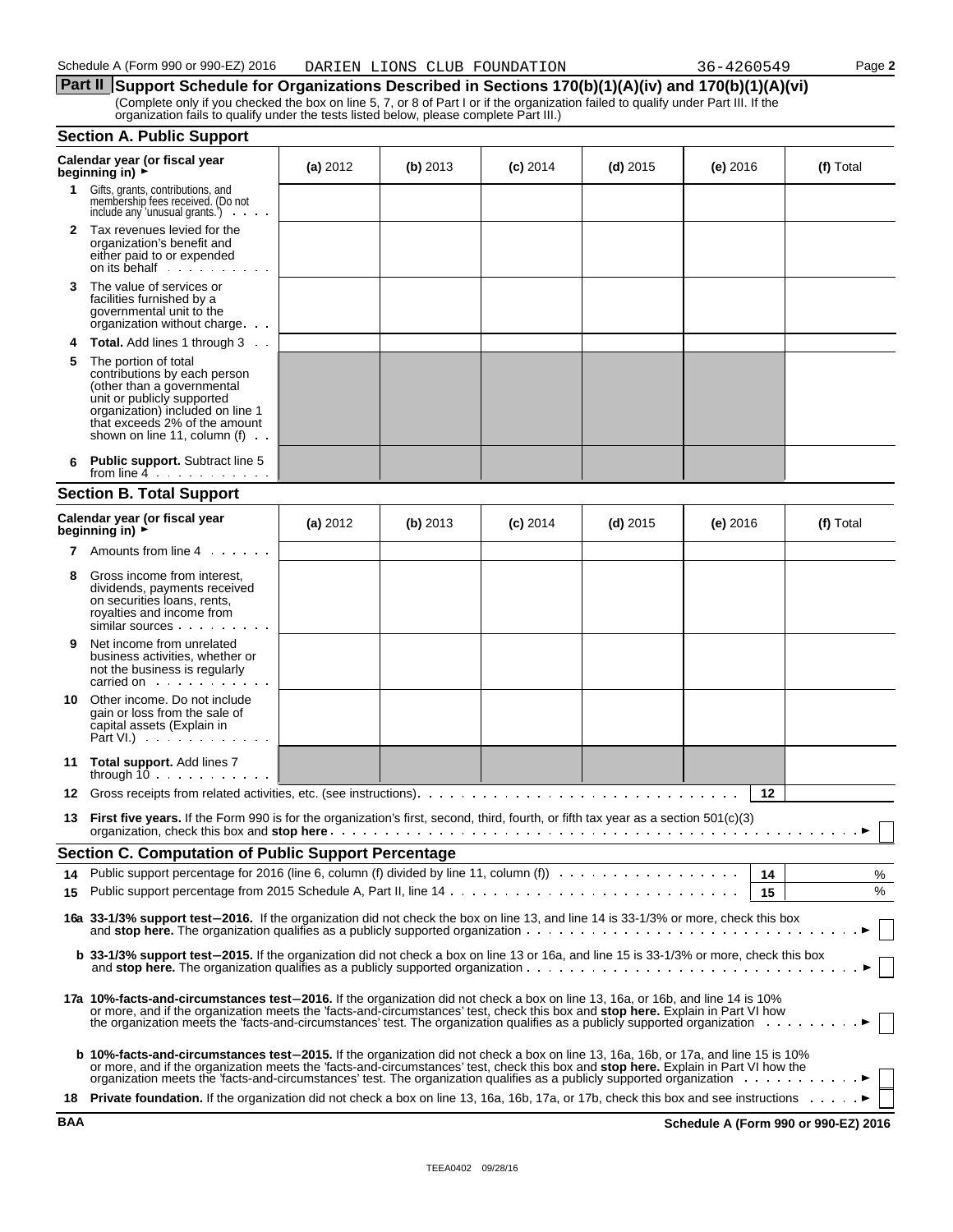### **Part III** Support Schedule for Organizations Described in Section 509(a)(2) (Complete only if you checked the box on line 10 of Part I or if the organization failed to qualify under Part II. If the organization fails to qualify under the tests listed below, please complete Part II.)

|     | <b>Section A. Public Support</b>                                                                                                                                                                                                                                                                                                                                                                                             |          |                   |            |            |                |                                      |
|-----|------------------------------------------------------------------------------------------------------------------------------------------------------------------------------------------------------------------------------------------------------------------------------------------------------------------------------------------------------------------------------------------------------------------------------|----------|-------------------|------------|------------|----------------|--------------------------------------|
|     | Calendar year (or fiscal year beginning in) ►                                                                                                                                                                                                                                                                                                                                                                                | (a) 2012 | (b) 2013          | $(c)$ 2014 | $(d)$ 2015 | $(e)$ 2016     | (f) Total                            |
| 1.  | Gifts, grants, contributions.<br>and membership fees<br>received. (Do not include<br>any 'unusual grants'). $\cdots$                                                                                                                                                                                                                                                                                                         | 19,466.  | 21,660            | 15,029.    | 22,598.    | 24,902.        | 103,655.                             |
|     | 2 Gross receipts from admissions,<br>merchandise sold or services<br>performed, or facilities<br>furnished in any activity that is<br>related to the organization's<br>$tax$ -exempt purpose $\ldots$                                                                                                                                                                                                                        |          |                   |            |            |                |                                      |
|     | 3 Gross receipts from activities<br>that are not an unrelated trade<br>or business under section 513.                                                                                                                                                                                                                                                                                                                        |          |                   |            |            |                |                                      |
|     | 4 Tax revenues levied for the<br>organization's benefit and<br>either paid to or expended on<br>its behalf                                                                                                                                                                                                                                                                                                                   |          |                   |            |            |                |                                      |
| 5   | The value of services or<br>facilities furnished by a<br>governmental unit to the<br>organization without charge.                                                                                                                                                                                                                                                                                                            |          |                   |            |            |                |                                      |
|     | 6 Total. Add lines 1 through 5<br><b>7a</b> Amounts included on lines 1,<br>2, and 3 received from<br>disqualified persons .                                                                                                                                                                                                                                                                                                 | 19,466   | 21,660            | 15,029.    | 22,598.    | 24,902.        | 103,655.                             |
|     | <b>b</b> Amounts included on lines 2<br>and 3 received from other than<br>disqualified persons that<br>exceed the greater of \$5,000 or<br>1% of the amount on line 13<br>for the year                                                                                                                                                                                                                                       |          |                   |            |            |                |                                      |
|     | c Add lines $7a$ and $7b$                                                                                                                                                                                                                                                                                                                                                                                                    |          |                   |            |            |                |                                      |
| 8   | Public support. (Subtract line<br>$7c$ from line 6.) $\ldots$                                                                                                                                                                                                                                                                                                                                                                |          |                   |            |            |                | 103,655.                             |
|     | <b>Section B. Total Support</b>                                                                                                                                                                                                                                                                                                                                                                                              |          |                   |            |            |                |                                      |
|     | Calendar year (or fiscal year beginning in) ►                                                                                                                                                                                                                                                                                                                                                                                | (a) 2012 | (b) 2013          | $(c)$ 2014 | $(d)$ 2015 | $(e)$ 2016     | (f) Total                            |
| 9   | Amounts from line 6                                                                                                                                                                                                                                                                                                                                                                                                          | 19,466.  | 21,660.           | 15,029.    | 22,598.    | 24,902.        | 103,655.                             |
|     | <b>10a</b> Gross income from interest, dividends,<br>payments received on securities loans,<br>rents, royalties and income from<br>similar sources<br><b>b</b> Unrelated business taxable                                                                                                                                                                                                                                    | 19       | 14                | 13.        | 31         | 0.             | 77.                                  |
|     | income (less section 511<br>taxes) from businesses<br>acquired after June 30, 1975                                                                                                                                                                                                                                                                                                                                           |          |                   |            |            |                |                                      |
| 11  | c Add lines 10a and 10b $\cdots$<br>Net income from unrelated business<br>activities not included in line 10b.<br>whether or not the business is<br>regularly carried on                                                                                                                                                                                                                                                     | 19       | 14                | 13         | 31         | 0 <sub>1</sub> | 77.                                  |
|     | 12 Other income. Do not include<br>gain or loss from the sale of<br>capital assets (Explain in<br>Part VI.) $\cdots$                                                                                                                                                                                                                                                                                                         |          |                   |            |            |                |                                      |
|     | 13 Total support. (Add lines 9,<br>10c, 11, and 12.) $\cdots$                                                                                                                                                                                                                                                                                                                                                                | 19,485.  | 21,674.           | 15,042.    | 22,629.    | 24,902.        | 103,732.                             |
|     | 14 First five years. If the Form 990 is for the organization's first, second, third, fourth, or fifth tax year as a section 501(c)(3)                                                                                                                                                                                                                                                                                        |          |                   |            |            |                |                                      |
|     | <b>Section C. Computation of Public Support Percentage</b>                                                                                                                                                                                                                                                                                                                                                                   |          |                   |            |            |                |                                      |
| 15  |                                                                                                                                                                                                                                                                                                                                                                                                                              |          |                   |            |            | 15             | 99.93<br>ಿ                           |
| 16  |                                                                                                                                                                                                                                                                                                                                                                                                                              |          |                   |            |            | 16             | $99.85$ $%$                          |
|     | Section D. Computation of Investment Income Percentage                                                                                                                                                                                                                                                                                                                                                                       |          |                   |            |            |                |                                      |
| 17  | Investment income percentage for 2016 (line 10c, column (f) divided by line 13, column (f) $\dots \dots \dots \dots$                                                                                                                                                                                                                                                                                                         |          |                   |            |            | 17             | ఄ<br>0.07                            |
| 18  |                                                                                                                                                                                                                                                                                                                                                                                                                              |          |                   |            |            | 18             | ್ಠಿ<br>0.15                          |
|     | 19a 33-1/3% support tests-2016. If the organization did not check the box on line 14, and line 15 is more than 33-1/3%, and line 17<br>is not more than 33-1/3%, check this box and stop here. The organization qualifies as a publicly supported organization $\ldots \ldots \ldots$<br>b 33-1/3% support tests-2015. If the organization did not check a box on line 14 or line 19a, and line 16 is more than 33-1/3%, and |          |                   |            |            |                | $\mathbf X$                          |
|     | line 18 is not more than 33-1/3%, check this box and stop here. The organization qualifies as a publicly supported organization $\dots \dots$                                                                                                                                                                                                                                                                                |          |                   |            |            |                |                                      |
| 20  |                                                                                                                                                                                                                                                                                                                                                                                                                              |          |                   |            |            |                |                                      |
| BAA |                                                                                                                                                                                                                                                                                                                                                                                                                              |          | TEEA0403 09/28/16 |            |            |                | Schedule A (Form 990 or 990-EZ) 2016 |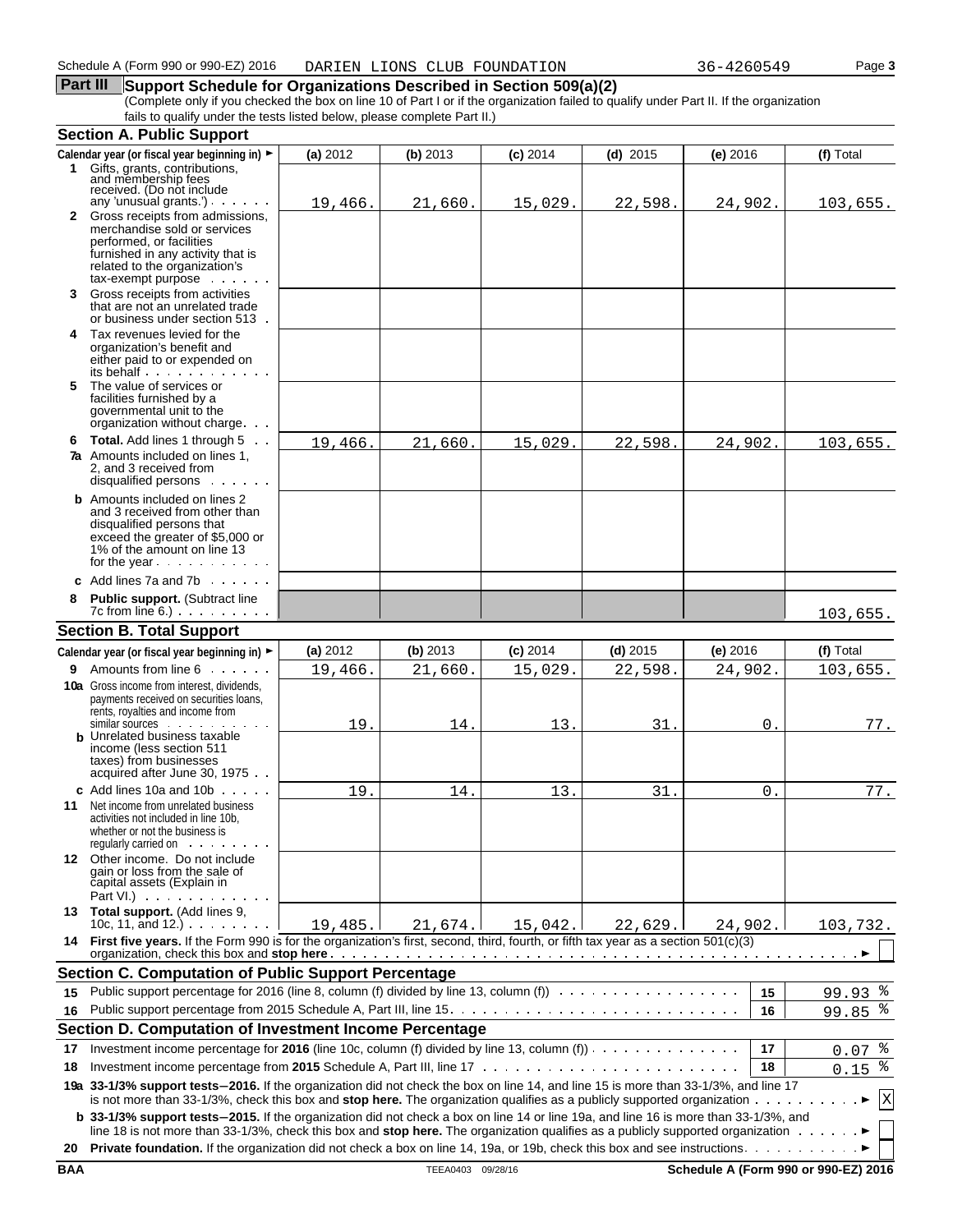### **Part IV Supporting Organizations**

(Complete only if you checked a box in line 12 on Part I. If you checked 12a of Part I, complete Sections A and B. If you checked 12b of Part I, complete Sections A and C. If you checked 12c of Part I, complete Sections A, D, and E. If you checked 12d of Part I, complete Sections A and D, and complete Part V.)

### **Section A. All Supporting Organizations**

- **1** Are all of the organization's supported organizations listed by name in the organization's governing documents? *If 'No,' describe in Part VI how the supported organizations are designated. If designated by class or purpose, describe the designation. If historic and continuing relationship, explain.* **1**
- **2** Did the organization have any supported organization that does not have an IRS determination of status under section 509(a)(1) or (2)? *If 'Yes,' explain in Part VI how the organization determined that the supported organization was described in section 509(a)(1) or (2).* **2**
- **3a** Did the organization have a supported organization described in section 501(c)(4), (5), or (6)? *If 'Yes,' answer (b) and (c) below.* **3a**
- **b** Did the organization confirm that each supported organization qualified under section 501(c)(4), (5), or (6) and satisfied the public support tests under section 509(a)(2)? *If 'Yes,' describe in Part VI when and how the organization made the determination.* **3b 3b**
- **c** Did the organization ensure that all support to such organizations was used exclusively for section 170(c)(2)(B) purposes? *If 'Yes,' explain in Part VI* what controls the organization put in place to ensure such use.
- **4a** Was any supported organization not organized in the United States ('foreign supported organization')? *If 'Yes' and if you checked 12a or 12b in Part I, answer (b) and (c) below.* **4a**
- **b** Did the organization have ultimate control and discretion in deciding whether to make grants to the foreign supported organization? *If 'Yes,' describe in Part VI how the organization had such control and discretion despite being controlled or supervised by or in connection with its supported organizations.* **4b**
- **c** Did the organization support any foreign supported organization that does not have an IRS determination under sections 501(c)(3) and 509(a)(1) or (2)? *If 'Yes,' explain in Part VI what controls the organization used to ensure that all support to the foreign supported organization was used exclusively for section 170(c)(2)(B) purposes.* **4c**
- **5a** Did the organization add, substitute, or remove any supported organizations during the tax year? *If 'Yes,' answer (b) and (c) below (if applicable). Also, provide detail in Part VI, including (i) the names and EIN numbers of the supported organizations added, substituted, or removed; (ii) the reasons for each such action; (iii) the authority under the organization's organizing document authorizing such action; and (iv) how the action was accomplished (such as by amendment to the organizing document).* **5a**
- **b Type I or Type II only.** Was any added or substituted supported organization part of a class already designated in the organization's organizing document? **5b**
- **c Substitutions only.** Was the substitution the result of an event beyond the organization's control? **5c**
- **6** Did the organization provide support (whether in the form of grants or the provision of services or facilities) to anyone other than (i) its supported organizations, (ii) individuals that are part of the charitable class benefited by one or more of its supported organizations, or (iii) other supporting organizations that also support or benefit one or more of the filing organization's supported organizations? *If 'Yes,' provide detail in Part VI.* **6**
- **7** Did the organization provide a grant, loan, compensation, or other similar payment to a substantial contributor  $($ defined in section 4958 $(c)(3)(\tilde{C}))$ , a family member of a substantial contributor, or a 35% controlled entity with regard to a substantial contributor? *If 'Yes,' complete Part I of Schedule L (Form 990 or 990-EZ).* **7**
- **8** Did the organization make a loan to a disqualified person (as defined in section 4958) not described in line 7? *If 'Yes,' complete Part I of Schedule L (Form 990 or 990-EZ).* **8**
- **9a** Was the organization controlled directly or indirectly at any time during the tax year by one or more disqualified persons as defined in section 4946 (other than foundation managers and organizations described in section 509(a)(1) or (2))? *If 'Yes,' provide detail in Part VI*. **9a**
- **b** Did one or more disqualified persons (as defined in line 9a) hold a controlling interest in any entity in which the supporting organization had an interest? *If 'Yes,' provide detail in Part VI*. **9b**
- **c** Did a disqualified person (as defined in line 9a) have an ownership interest in, or derive any personal benefit from, assets in which the supporting organization also had an interest? *If 'Yes,' provide detail in Part VI*. **9c**
- **10a** Was the organization subject to the excess business holdings rules of section 4943 because of section 4943(f) (regarding certain Type II supporting organizations, and all Type III non-functionally integrated supporting organizations)? *If 'Yes,' answer 10b below.* **10a**
	- **b** Did the organization have any excess business holdings in the tax year? *(Use Schedule C, Form 4720, to determine whether the organization had excess business holdings.)* **10b**

**Yes No**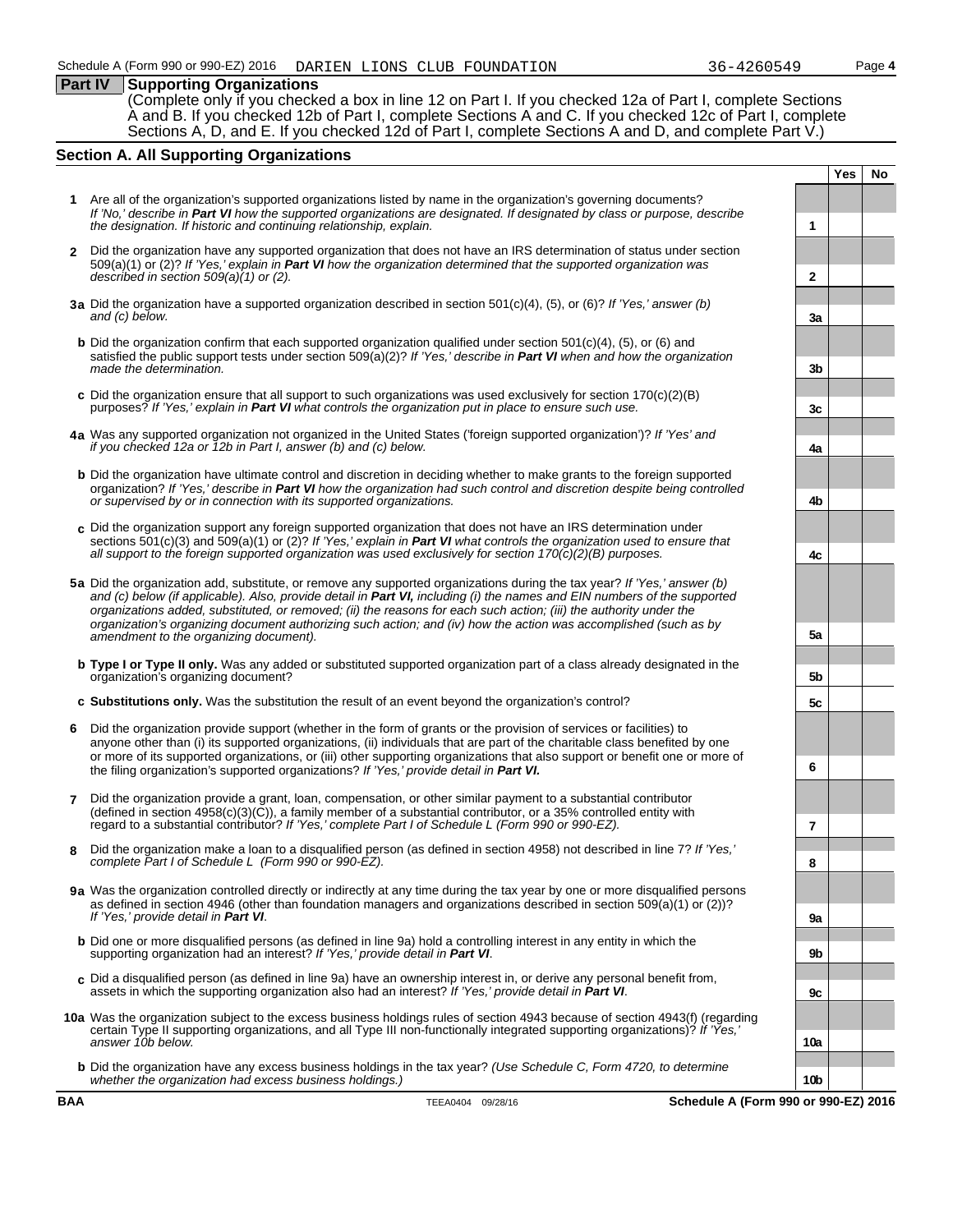| <b>Part IV</b>                                    | Supporting Organizations (continued)                                                                                      |                 |     |    |  |  |
|---------------------------------------------------|---------------------------------------------------------------------------------------------------------------------------|-----------------|-----|----|--|--|
|                                                   |                                                                                                                           |                 | Yes | No |  |  |
| 11                                                | Has the organization accepted a gift or contribution from any of the following persons?                                   |                 |     |    |  |  |
|                                                   | a A person who directly or indirectly controls, either alone or together with persons described in (b) and (c) below, the |                 |     |    |  |  |
| governing body of a supported organization?       |                                                                                                                           | 11a             |     |    |  |  |
|                                                   | <b>b</b> A family member of a person described in (a) above?                                                              | 11 <sub>b</sub> |     |    |  |  |
|                                                   | c A 35% controlled entity of a person described in (a) or (b) above? If 'Yes' to a, b, or c, provide detail in Part VI.   | 11c             |     |    |  |  |
| <b>Section B. Type I Supporting Organizations</b> |                                                                                                                           |                 |     |    |  |  |

|  |                                                                                                                                                                                                                                                                                                                                                                                                                                                                                                                                                                                                                               |  | 'es | No |  |
|--|-------------------------------------------------------------------------------------------------------------------------------------------------------------------------------------------------------------------------------------------------------------------------------------------------------------------------------------------------------------------------------------------------------------------------------------------------------------------------------------------------------------------------------------------------------------------------------------------------------------------------------|--|-----|----|--|
|  | Did the directors, trustees, or membership of one or more supported organizations have the power to regularly appoint<br>or elect at least a majority of the organization's directors or trustees at all times during the tax year? If 'No,' describe in<br>Part VI how the supported organization(s) effectively operated, supervised, or controlled the organization's activities.<br>If the organization had more than one supported organization, describe how the powers to appoint and/or remove<br>directors or trustees were allocated among the supported organizations and what conditions or restrictions, if any, |  |     |    |  |
|  | applied to such powers during the tax year.                                                                                                                                                                                                                                                                                                                                                                                                                                                                                                                                                                                   |  |     |    |  |
|  | Did the organization operate for the benefit of any supported organization other than the supported organization(s)<br>that operated supervised or controlled the supporting organization? If 'Ves' explain in <b>Part VI</b> how providing such                                                                                                                                                                                                                                                                                                                                                                              |  |     |    |  |

 $\tt supporting organization?$  *If 'Yes,' explain in <code>Part VI</code> how providing benefit carried out the purposes of the supported organization(s) that operated, supervised, or controlled the supporting organization.* **2**

### **Section C. Type II Supporting Organizations**

|                                                                                                                                                                                                                                                               |  | <b>Yes</b> | Nο |
|---------------------------------------------------------------------------------------------------------------------------------------------------------------------------------------------------------------------------------------------------------------|--|------------|----|
| Were a majority of the organization's directors or trustees during the tax year also a majority of the directors or trustees<br>of each of the organization's supported organization(s)? If 'No,' describe in <b>Part VI</b> how control or management of the |  |            |    |
| supporting organization was vested in the same persons that controlled or managed the supported organization(s).                                                                                                                                              |  |            |    |

### **Section D. All Type III Supporting Organizations**

|   |                                                                                                                                                                                                                                                                                                                                                                   |  | Yes |  |  |  |
|---|-------------------------------------------------------------------------------------------------------------------------------------------------------------------------------------------------------------------------------------------------------------------------------------------------------------------------------------------------------------------|--|-----|--|--|--|
|   | Did the organization provide to each of its supported organizations, by the last day of the fifth month of the<br>organization's tax year, (i) a written notice describing the type and amount of support provided during the prior tax<br>year, (ii) a copy of the Form 990 that was most recently filed as of the date of notification, and (iii) copies of the |  |     |  |  |  |
|   | organization's governing documents in effect on the date of notification, to the extent not previously provided?                                                                                                                                                                                                                                                  |  |     |  |  |  |
|   | 2 Were any of the organization's officers, directors, or trustees either (i) appointed or elected by the supported                                                                                                                                                                                                                                                |  |     |  |  |  |
|   | organization(s) or (ii) serving on the governing body of a supported organization? If No, explain in <b>Part VI</b> how<br>the organization maintained a close and continuous working relationship with the supported organization(s).                                                                                                                            |  |     |  |  |  |
| 3 | By reason of the relationship described in (2), did the organization's supported organizations have a significant<br>voice in the organization's investment policies and in directing the use of the organization's income or ass<br>all times during the tax year? If 'Yes,' describe in Part VI the role the organization's supported organizations played      |  |     |  |  |  |
|   | in this regard.                                                                                                                                                                                                                                                                                                                                                   |  |     |  |  |  |

### **Section E. Type III Functionally Integrated Supporting Organizations**

- **1** Check the box next to the method that the organization used to satisfy the Integral Part Test during the year (see instructions).
	- **a** The organization satisfied the Activities Test. Complete **line 2** below.
	- **b** The organization is the parent of each of its supported organizations. Complete **line 3** below.
	- **c** The organization supported a governmental entity. *Describe in Part VI how you supported a government entity (see instructions).*

### **2** Activities Test. *Answer (a) and (b) below.* **Yes No**

- **a** Did substantially all of the organization's activities during the tax year directly further the exempt purposes of the supported organization(s) to which the organization was responsive? *If 'Yes,' then in Part VI identify those supported organizations and explain how these activities directly furthered their exempt purposes, how the organization was responsive to those supported organizations, and how the organization determined that these activities constituted substantially all of its activities.* **2a**
- **b** Did the activities described in (a) constitute activities that, but for the organization's involvement, one or more of the organization's supported organization(s) would have been engaged in? *If 'Yes,' explain in Part VI the reasons for the organization's position that its supported organization(s) would have engaged in these activities but for the organization's involvement.* **2b**
- **3** Parent of Supported Organizations. *Answer (a) and (b) below.*
- **a** Did the organization have the power to regularly appoint or elect a majority of the officers, directors, or trustees of each of the supported organizations? *Provide details in Part VI.* **3a**
- **b** Did the organization exercise a substantial degree of direction over the policies, programs, and activities of each of its supported organizations? *If 'Yes,' describe in Part VI the role played by the organization in this regard.* **3b**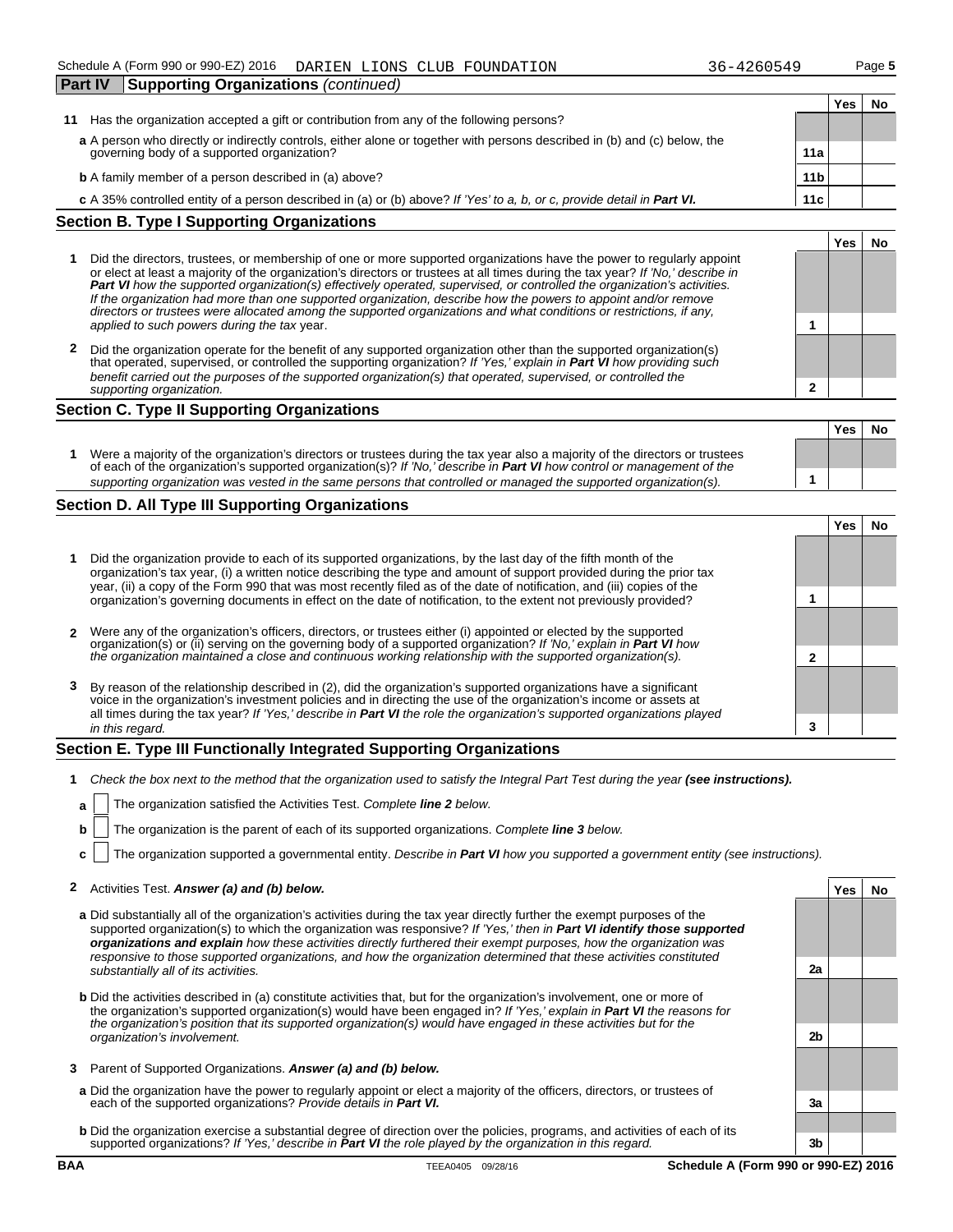| 1            | Check here if the organization satisfied the Integral Part Test as a qualifying trust on Nov. 20, 1970 (explain in Part VI). See<br><b>instructions.</b> All other Type III non-functionally integrated supporting organizations must complete Sections A through E. |                |                |                                |
|--------------|----------------------------------------------------------------------------------------------------------------------------------------------------------------------------------------------------------------------------------------------------------------------|----------------|----------------|--------------------------------|
|              | Section A - Adjusted Net Income                                                                                                                                                                                                                                      |                | (A) Prior Year | (B) Current Year<br>(optional) |
| 1.           | Net short-term capital gain                                                                                                                                                                                                                                          | 1              |                |                                |
| $\mathbf{2}$ | Recoveries of prior-year distributions                                                                                                                                                                                                                               | $\mathbf 2$    |                |                                |
| 3            | Other gross income (see instructions)                                                                                                                                                                                                                                | 3              |                |                                |
| 4            | Add lines 1 through 3.                                                                                                                                                                                                                                               | 4              |                |                                |
| 5            | Depreciation and depletion                                                                                                                                                                                                                                           | 5              |                |                                |
| 6            | Portion of operating expenses paid or incurred for production or collection of gross<br>income or for management, conservation, or maintenance of property held for<br>production of income (see instructions)                                                       | 6              |                |                                |
| 7            | Other expenses (see instructions)                                                                                                                                                                                                                                    | $\overline{7}$ |                |                                |
| 8            | Adjusted Net Income (subtract lines 5, 6, and 7 from line 4).                                                                                                                                                                                                        | 8              |                |                                |
|              | <b>Section B - Minimum Asset Amount</b>                                                                                                                                                                                                                              |                | (A) Prior Year | (B) Current Year<br>(optional) |
| 1            | Aggregate fair market value of all non-exempt-use assets (see instructions for short<br>tax year or assets held for part of year):                                                                                                                                   |                |                |                                |
|              | a Average monthly value of securities                                                                                                                                                                                                                                | 1a             |                |                                |
|              | <b>b</b> Average monthly cash balances                                                                                                                                                                                                                               | 1 <sub>b</sub> |                |                                |
|              | c Fair market value of other non-exempt-use assets                                                                                                                                                                                                                   | 1 <sub>c</sub> |                |                                |
|              | <b>d Total</b> (add lines 1a, 1b, and 1c)                                                                                                                                                                                                                            | 1 d            |                |                                |
|              | e Discount claimed for blockage or other<br>factors (explain in detail in Part VI):                                                                                                                                                                                  |                |                |                                |
| 2            | Acquisition indebtedness applicable to non-exempt-use assets                                                                                                                                                                                                         | $\mathbf{2}$   |                |                                |
| 3            | Subtract line 2 from line 1d.                                                                                                                                                                                                                                        | 3              |                |                                |
| 4            | Cash deemed held for exempt use. Enter 1-1/2% of line 3 (for greater amount,<br>see instructions).                                                                                                                                                                   | 4              |                |                                |
| 5            | Net value of non-exempt-use assets (subtract line 4 from line 3)                                                                                                                                                                                                     | 5              |                |                                |
| 6            | .035. Multiply line 5 by                                                                                                                                                                                                                                             | 6              |                |                                |
| 7            | Recoveries of prior-year distributions                                                                                                                                                                                                                               | $\overline{7}$ |                |                                |
| 8            | Minimum Asset Amount (add line 7 to line 6)                                                                                                                                                                                                                          | 8              |                |                                |
|              | Section C - Distributable Amount                                                                                                                                                                                                                                     |                |                | <b>Current Year</b>            |
| 1.           | Adjusted net income for prior year (from Section A, line 8, Column A)                                                                                                                                                                                                | 1              |                |                                |
| $\mathbf{2}$ | Enter 85% of line 1.                                                                                                                                                                                                                                                 | $\overline{2}$ |                |                                |
| 3            | Minimum asset amount for prior year (from Section B, line 8, Column A)                                                                                                                                                                                               | 3              |                |                                |
| 4            | Enter greater of line 2 or line 3.                                                                                                                                                                                                                                   | 4              |                |                                |
| 5            | Income tax imposed in prior year                                                                                                                                                                                                                                     | 5              |                |                                |
| 6            | <b>Distributable Amount.</b> Subtract line 5 from line 4, unless subject to emergency<br>temporary reduction (see instructions).                                                                                                                                     | 6              |                |                                |

**7** | Check here if the current year is the organization's first as a non-functionally integrated Type III supporting organization (see instructions).

**BAA Schedule A (Form 990 or 990-EZ) 2016**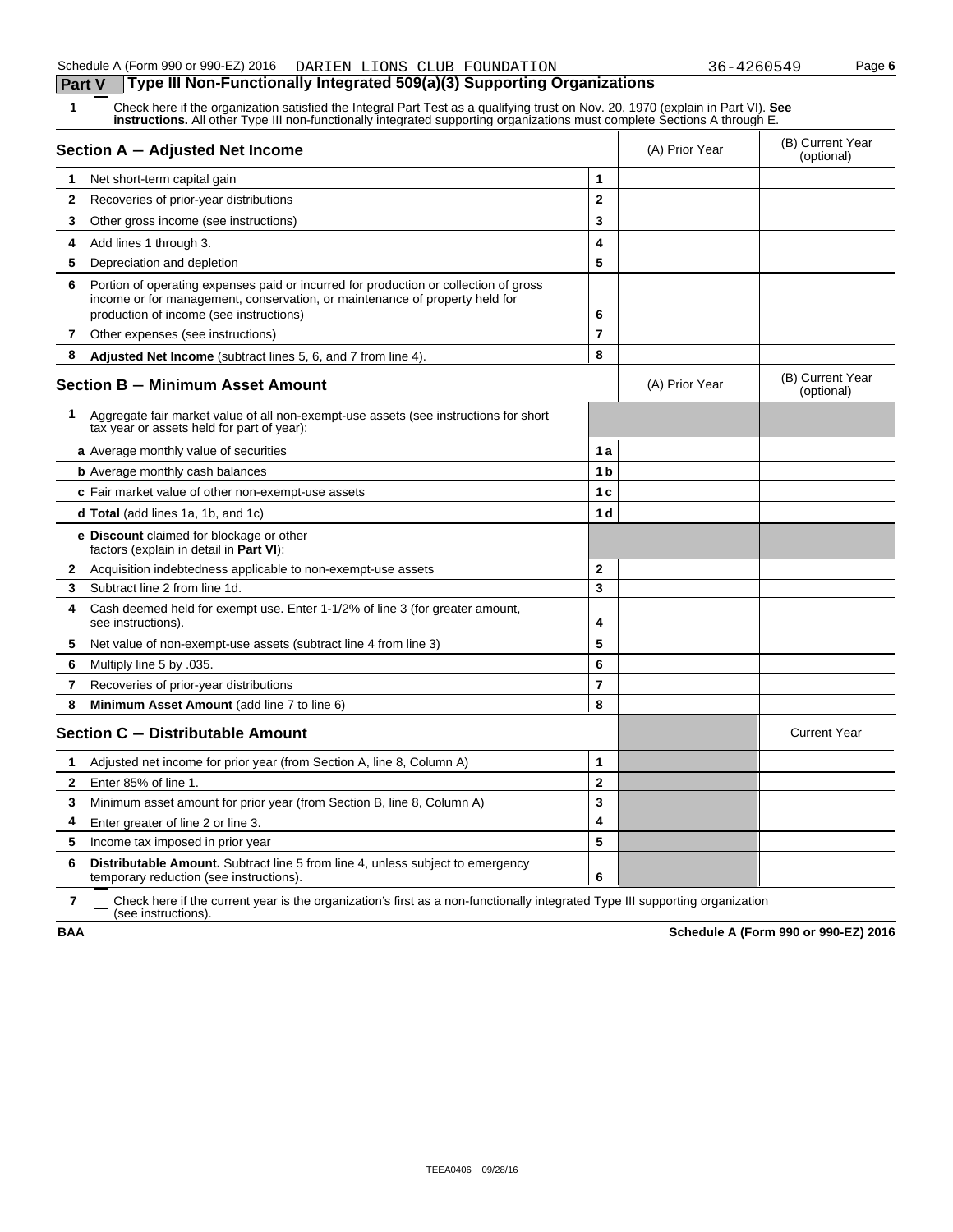| <b>Part V</b> | Type III Non-Functionally Integrated 509(a)(3) Supporting Organizations (continued)                                                                                           |                                              |                                               |                                                  |  |  |  |
|---------------|-------------------------------------------------------------------------------------------------------------------------------------------------------------------------------|----------------------------------------------|-----------------------------------------------|--------------------------------------------------|--|--|--|
|               | Section D - Distributions                                                                                                                                                     |                                              |                                               | <b>Current Year</b>                              |  |  |  |
| 1             | Amounts paid to supported organizations to accomplish exempt purposes                                                                                                         |                                              |                                               |                                                  |  |  |  |
| 2             | Amounts paid to perform activity that directly furthers exempt purposes of supported organizations,<br>in excess of income from activity                                      |                                              |                                               |                                                  |  |  |  |
| 3             | Administrative expenses paid to accomplish exempt purposes of supported organizations                                                                                         |                                              |                                               |                                                  |  |  |  |
| 4             | Amounts paid to acquire exempt-use assets                                                                                                                                     |                                              |                                               |                                                  |  |  |  |
| 5             | Qualified set-aside amounts (prior IRS approval required)                                                                                                                     |                                              |                                               |                                                  |  |  |  |
| 6             | Other distributions (describe in Part VI). See instructions.                                                                                                                  |                                              |                                               |                                                  |  |  |  |
| 7             | Total annual distributions. Add lines 1 through 6.                                                                                                                            |                                              |                                               |                                                  |  |  |  |
| 8             | Distributions to attentive supported organizations to which the organization is responsive (provide details<br>in Part VI). See instructions.                                 |                                              |                                               |                                                  |  |  |  |
| 9             | Distributable amount for 2016 from Section C, line 6                                                                                                                          |                                              |                                               |                                                  |  |  |  |
| 10            | Line 8 amount divided by Line 9 amount                                                                                                                                        |                                              |                                               |                                                  |  |  |  |
|               | Section E - Distribution Allocations (see instructions)                                                                                                                       | (i)<br><b>Excess</b><br><b>Distributions</b> | (ii)<br><b>Underdistributions</b><br>Pre-2016 | (iii)<br><b>Distributable</b><br>Amount for 2016 |  |  |  |
| 1             | Distributable amount for 2016 from Section C, line 6                                                                                                                          |                                              |                                               |                                                  |  |  |  |
| $\mathbf{2}$  | Underdistributions, if any, for years prior to 2016 (reasonable<br>cause required - explain in Part VI). See instructions.                                                    |                                              |                                               |                                                  |  |  |  |
| 3             | Excess distributions carryover, if any, to 2016:                                                                                                                              |                                              |                                               |                                                  |  |  |  |
| a             |                                                                                                                                                                               |                                              |                                               |                                                  |  |  |  |
| b             |                                                                                                                                                                               |                                              |                                               |                                                  |  |  |  |
|               | <b>c</b> From 2013                                                                                                                                                            |                                              |                                               |                                                  |  |  |  |
|               | <b>d</b> From 2014 $\ldots$ $\ldots$                                                                                                                                          |                                              |                                               |                                                  |  |  |  |
|               | $e$ From 2015 $\ldots$ $\ldots$ $\ldots$                                                                                                                                      |                                              |                                               |                                                  |  |  |  |
|               | f Total of lines 3a through e                                                                                                                                                 |                                              |                                               |                                                  |  |  |  |
|               | g Applied to underdistributions of prior years                                                                                                                                |                                              |                                               |                                                  |  |  |  |
|               | h Applied to 2016 distributable amount                                                                                                                                        |                                              |                                               |                                                  |  |  |  |
|               | <i>i</i> Carryover from 2011 not applied (see instructions)                                                                                                                   |                                              |                                               |                                                  |  |  |  |
|               | Remainder. Subtract lines 3g, 3h, and 3i from 3f.                                                                                                                             |                                              |                                               |                                                  |  |  |  |
| 4             | Distributions for 2016 from Section D.<br>\$<br>line $7$ :                                                                                                                    |                                              |                                               |                                                  |  |  |  |
|               | a Applied to underdistributions of prior years                                                                                                                                |                                              |                                               |                                                  |  |  |  |
|               | <b>b</b> Applied to 2016 distributable amount                                                                                                                                 |                                              |                                               |                                                  |  |  |  |
|               | c Remainder. Subtract lines 4a and 4b from 4.                                                                                                                                 |                                              |                                               |                                                  |  |  |  |
| 5             | Remaining underdistributions for years prior to 2016, if any.<br>Subtract lines 3g and 4a from line 2. For result greater than<br>zero, explain in Part VI. See instructions. |                                              |                                               |                                                  |  |  |  |
| 6             | Remaining underdistributions for 2016. Subtract lines 3h and 4b<br>from line 1. For result greater than zero, explain in Part VI. See<br>instructions.                        |                                              |                                               |                                                  |  |  |  |
| 7             | Excess distributions carryover to 2017. Add lines 3j and 4c.                                                                                                                  |                                              |                                               |                                                  |  |  |  |
| 8             | Breakdown of line 7:                                                                                                                                                          |                                              |                                               |                                                  |  |  |  |
| a             |                                                                                                                                                                               |                                              |                                               |                                                  |  |  |  |
|               | <b>b</b> Excess from $2013$ $\ldots$                                                                                                                                          |                                              |                                               |                                                  |  |  |  |
|               | $C$ Excess from 2014 $\ldots$                                                                                                                                                 |                                              |                                               |                                                  |  |  |  |
|               | <b>d</b> Excess from 2015 $\ldots$                                                                                                                                            |                                              |                                               |                                                  |  |  |  |
|               | <b>e</b> Excess from $2016$                                                                                                                                                   |                                              |                                               |                                                  |  |  |  |

**BAA Schedule A (Form 990 or 990-EZ) 2016**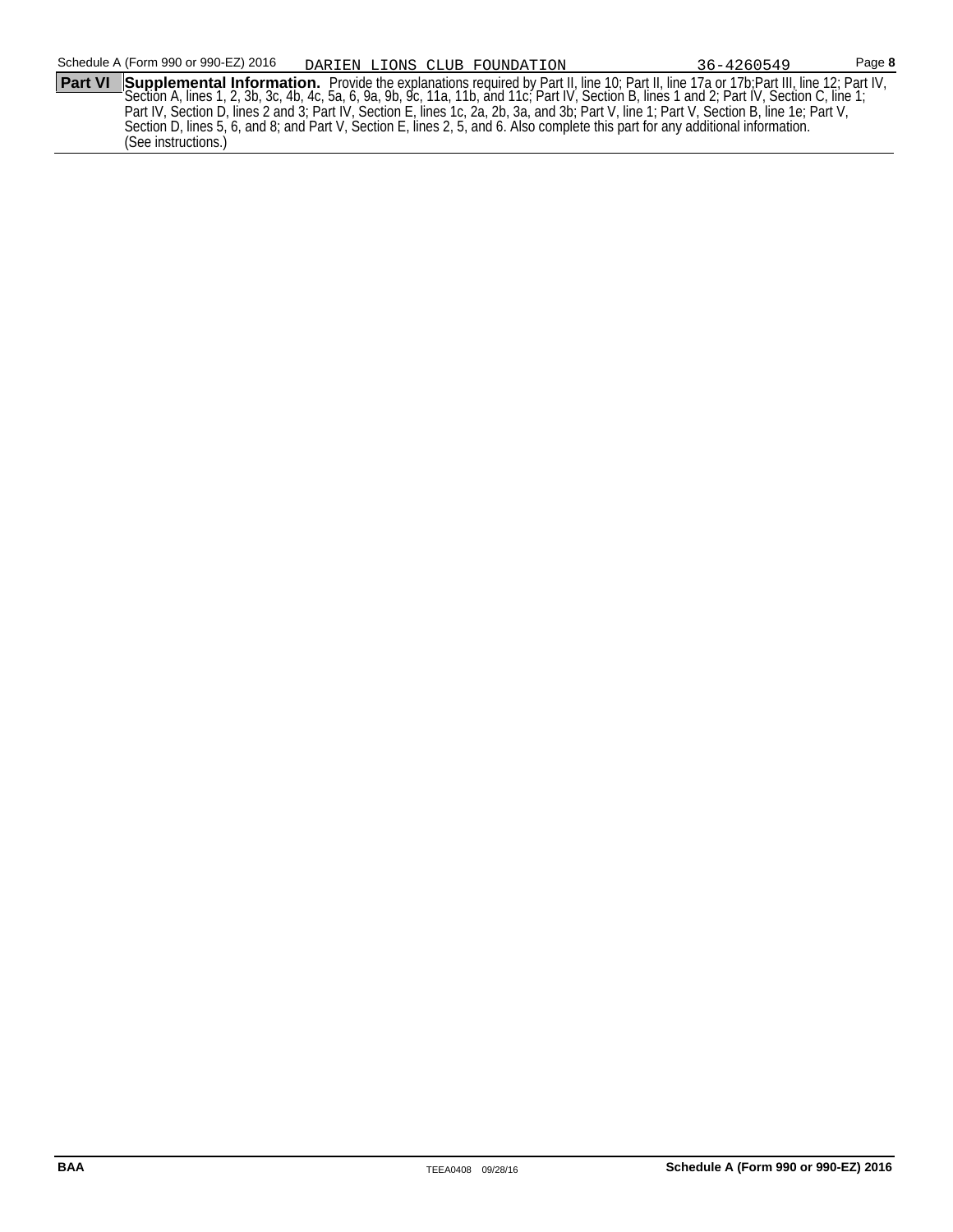## SCHEDULE O **combination to Form 990 or 990-EZ COMB No. 1545-0047**

**(Form 990 or 990-EZ) Complete to provide information for responses to specific questions on Form 990 or 990-EZ or to provide any additional information. 2016** Attach to Form 990 or 990-EZ.

**Department of the Treasury <b>Information about Schedule O** (Form 990 or 990-EZ) and its instructions is **Open to Public**<br>Internal Revenue Service **Inspection at** *www.irs.gov/form990.* **at 1.6 and its instructions is** 

Name of the organization **Employer identification number Employer identification number** 

DARIEN LIONS CLUB FOUNDATION 36-4260549

**BAA For Paperwork Reduction Act Notice, see the Instructions for Form 990 or 990-EZ.** TEEA4901 08/16/16 Schedule **O** (Form 990 or 990-EZ) (2016)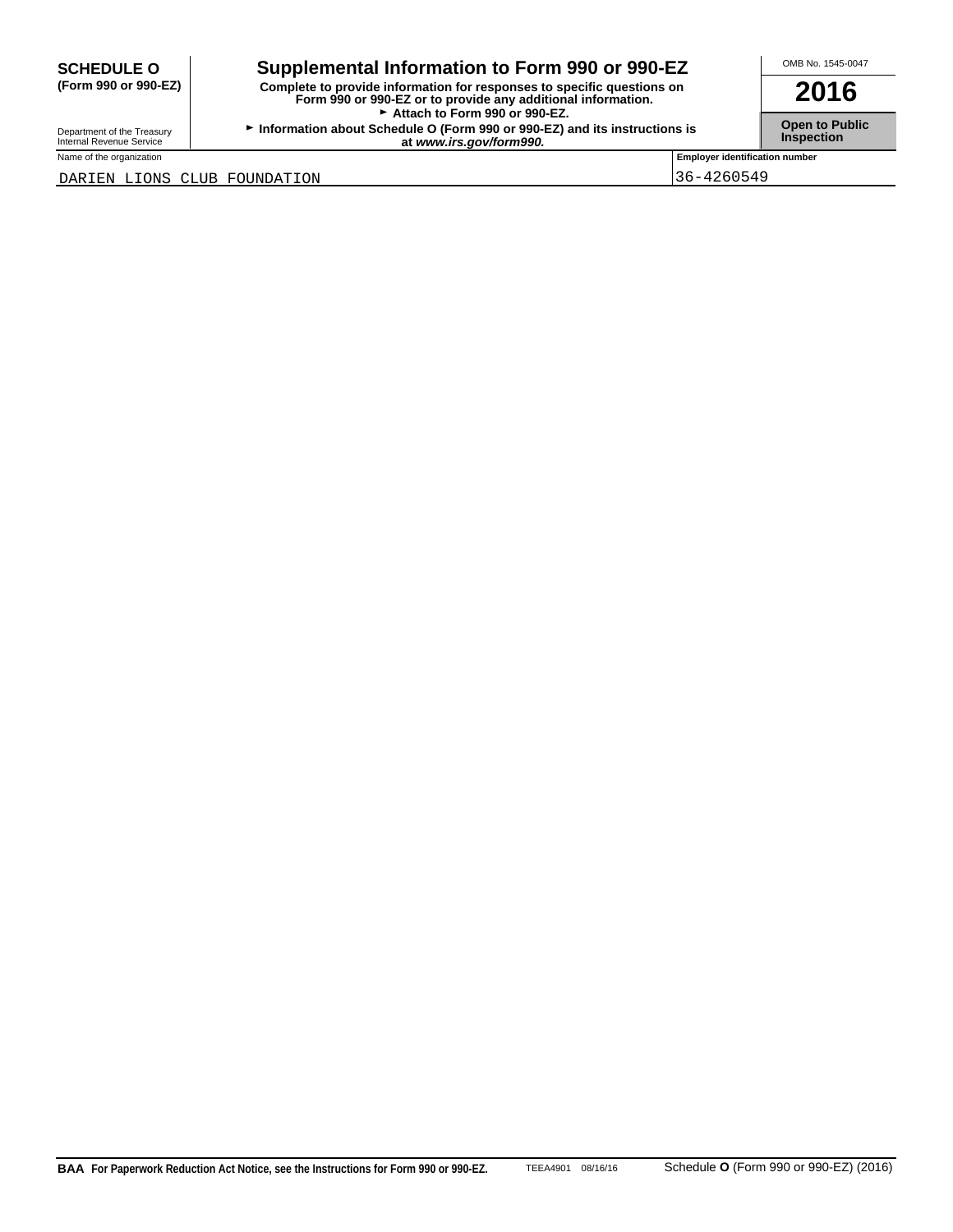## **IRS** *e-file* **Signature Authorization form 8879-EO** Superson and Exempt Organization Computer of the North Assembly Computer and Text of the No. 1545-1878

For calendar year 2016, or fiscal year beginning  $\sqrt{u}\geq u_1^2/2$  , 2016, and ending  $\sqrt{u}$   $\frac{1}{2}$   $\frac{1}{2}$   $\frac{20}{2}$   $\frac{2017}{2}$ 

Department of the Treasury<br>Internal Revenue Service

**2016** F Do not send to the IRS. Keep for your records.<br>● Information about Form 8879-EO and its instructions is at *www.irs.gov/form8879eo.* 2016

Name of exempt organization **Employer identification number Employer identification number** 

### DARIEN LIONS CLUB FOUNDATION 36-4260549

| Name and title of officer                                                                                                                                                                                                                                                                                                                                                                                                                                                                                       |         |
|-----------------------------------------------------------------------------------------------------------------------------------------------------------------------------------------------------------------------------------------------------------------------------------------------------------------------------------------------------------------------------------------------------------------------------------------------------------------------------------------------------------------|---------|
| TROY FLEMING<br>PRESIDENT                                                                                                                                                                                                                                                                                                                                                                                                                                                                                       |         |
| Part I   Type of Return and Return Information (Whole Dollars Only)                                                                                                                                                                                                                                                                                                                                                                                                                                             |         |
| Check the box for the return for which you are using this Form 8879-EO and enter the applicable amount, if any, from the return. If you<br>check the box on line 1a, 2a, 3a, 4a, or 5a, below, and the amount on that line for the return being filed with this form was blank, then<br>leave line 1b, 2b, 3b, 4b, or 5b, whichever is applicable, blank (do not enter -0-). But, if you entered -0- on the return, then enter -0- on<br>the applicable line below. Do not complete more than 1 line in Part I. |         |
| 1 a Form 990 check here $\cdot \cdot \cdot$ b Total revenue, if any (Form 990, Part VIII, column (A), line 12) $\cdot \cdot \cdot \cdot$ 1 b<br>2 a Form 990-EZ check here $\cdot \cdot \cdot$ $\cdot$ b Total revenue, if any (Form 990-EZ, line 9) $\cdot \cdot \cdot \cdot \cdot \cdot \cdot$ 2                                                                                                                                                                                                              |         |
|                                                                                                                                                                                                                                                                                                                                                                                                                                                                                                                 | 60,733. |
|                                                                                                                                                                                                                                                                                                                                                                                                                                                                                                                 |         |
| 4 a Form 990-PF check here $\ldots$ $\blacktriangleright$   $\boxed{b}$ Tax based on investment income (Form 990-PF, Part VI, line 5). $\ldots$ 4 b                                                                                                                                                                                                                                                                                                                                                             |         |
|                                                                                                                                                                                                                                                                                                                                                                                                                                                                                                                 |         |

### **Part II Declaration and Signature Authorization of Officer**

Under penalties of perjury, I declare that I am an officer of the above organization and that I have examined a copy of the organization's 2016 electronic return and accompanying schedules and statements and to the best of my knowledge and belief, they are true, correct, and complete. I further declare that the amount in Part I above is the amount shown on the copy of the organization's electronic return. I consent to allow my intermediate service provider, transmitter, or electronic return originator (ERO) to send the organization's return to the IRS and to receive from the IRS **(a)** an acknowledgement of receipt or reason for rejection of the transmission, **(b)** the reason for any delay in processing the return or refund, and **(c)** the date of any refund. If applicable, I authorize the U.S. Treasury and its designated Financial Agent to initiate an electronic funds withdrawal (direct debit) entry to the financial institution account indicated in the tax preparation software for payment of the organization's federal taxes owed on this return, and the financial institution to debit the entry to this account. To revoke a payment, I must contact the U.S. Treasury Financial Agent at 1-888-353-4537 no later than 2 business days prior to the payment (settlement) date. I also authorize the financial institutions involved in the processing of the electronic payment of taxes to receive confidential information necessary to answer inquiries and resolve issues related to the payment. I have selected a personal identification number (PIN) as my signature for the organization's electronic return and, if applicable, the organization's consent to electronic funds withdrawal.

### **Officer's PIN: check one box only**

| authorize                                                                                                                                                                                                                                                                                                                                                                          | to enter my PIN                                                                                                     | as my signature                                   |
|------------------------------------------------------------------------------------------------------------------------------------------------------------------------------------------------------------------------------------------------------------------------------------------------------------------------------------------------------------------------------------|---------------------------------------------------------------------------------------------------------------------|---------------------------------------------------|
| <b>ERO firm name</b>                                                                                                                                                                                                                                                                                                                                                               |                                                                                                                     | Enter five numbers, but<br>do not enter all zeros |
| on the organization's tax year 2016 electronically filed return. If I have indicated within this return that a copy of the return is being filed with<br>a state agency(ies) regulating charities as part of the IRS Fed/State program, I also authorize the aforementioned ERO to enter my PIN on<br>the return's disclosure consent screen.                                      |                                                                                                                     |                                                   |
| X As an officer of the organization, I will enter my PIN as my signature on the organization's tax year 2016 electronically filed return. If I have<br>indicated within this return that a copy of the return is being filed with a state agency(ies) regulating charities as part of the IRS Fed/State<br>program, I will enter my PIN on the return's disclosure consent screen. |                                                                                                                     |                                                   |
| Officer's signature                                                                                                                                                                                                                                                                                                                                                                | 02/14/2018<br>Date $\blacktriangleright$                                                                            |                                                   |
| <b>Part III Certification and Authentication</b>                                                                                                                                                                                                                                                                                                                                   |                                                                                                                     |                                                   |
| <b>ERO's EFIN/PIN.</b> Enter your six-digit electronic filing identification                                                                                                                                                                                                                                                                                                       |                                                                                                                     |                                                   |
|                                                                                                                                                                                                                                                                                                                                                                                    |                                                                                                                     | 15354375481                                       |
|                                                                                                                                                                                                                                                                                                                                                                                    |                                                                                                                     | do not enter all zeros                            |
| I certify that the above numeric entry is my PIN, which is my signature on the 2016 electronically filed return for the organization indicated<br>above. I confirm that I am submitting this return in accordance with the requirements of Pub. 4163, Modernized e-File (MeF) Information for<br>Authorized IRS e-file Providers for Business Returns.                             |                                                                                                                     |                                                   |
| ERO's signature                                                                                                                                                                                                                                                                                                                                                                    | Date $\blacktriangleright$                                                                                          |                                                   |
|                                                                                                                                                                                                                                                                                                                                                                                    | <b>ERO Must Retain This Form - See Instructions</b><br>Do Not Submit This Form To the IRS Unless Requested To Do So |                                                   |

**BAA For Paperwork Reduction Act Notice, see instructions. Form 8879-EO** (2016)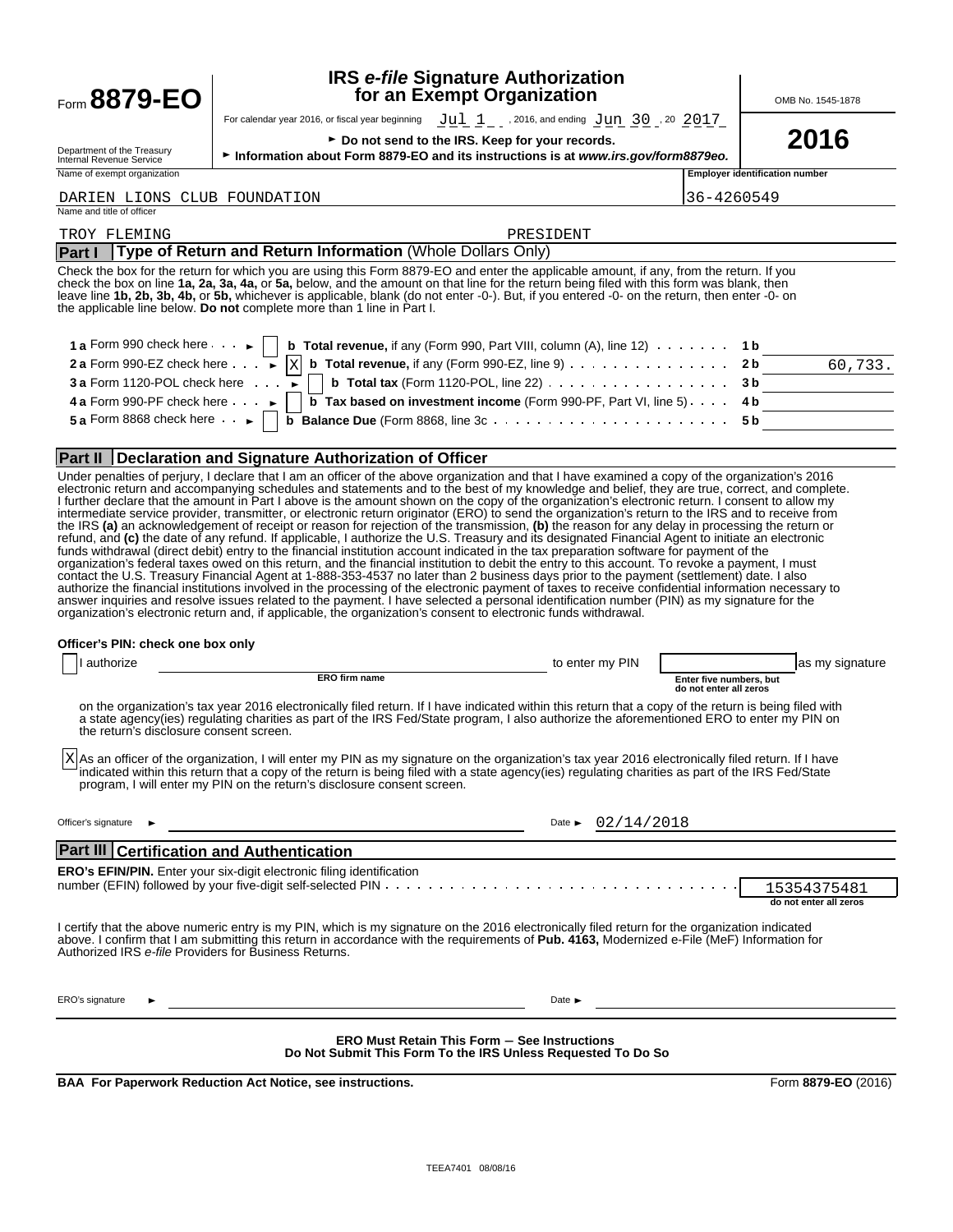Schedule O (Form 990 or 990-EZ), Supplemental Information to Form 990 or 990-EZ **Form 990-EZ, Part I, Line 8 Other Revenue** Other revenue (describe in Schedule O) GAIN ON MARKET VALUE OF INVESTMENTS 32,862. Total 32,862. Schedule O (Form 990 or 990-EZ), Supplemental Information to Form 990 or 990-EZ **Form 990-EZ, Part I, Line 16 Other Expenses** Other expenses (describe in Schedule O) ADMINISTRATIVE EXPENSE 1,971.

Total 1,971.

Schedule O (Form 990 or 990-EZ), Supplemental Information to Form 990 or 990-EZ **Form 990-EZ, Part I, Line 10 Grants and Similar Amounts Paid**

Purpose of Payment . . . . . . . . DONATION

| Class of Activity | Grantee's Name and Address                                                                                               | Grantee's<br>Relationship | <b>Amount Given</b> |
|-------------------|--------------------------------------------------------------------------------------------------------------------------|---------------------------|---------------------|
| CHARITABLE        | $\vert$ Person $\ldots$ $\vert$ $\vert$ $\vert$ $\vert$<br>Business<br>COMMUNITY FOOD BASKETS FOR LOW INCOME INDIVIDUALS | NONE                      |                     |
|                   |                                                                                                                          |                           | 14,381.             |

If property other than cash was given, the following additional information needs to be provided: Description of Property

Date of Gift . . . . . . . <u>\_\_\_\_\_\_\_\_\_</u>

| Book Value | How Book Value Determined |
|------------|---------------------------|
| <b>FMV</b> | How FMV Determined        |

Purpose of Payment . . . . . . . . DONATION

| Class of Activity | Grantee's Name and Address                                                                          | Grantee's<br>Relationship | <b>Amount Given</b> |
|-------------------|-----------------------------------------------------------------------------------------------------|---------------------------|---------------------|
| CHARITABLE        | Person   x<br>Business<br>SPECIAL NEEDS EOUIPMENT/SUPPLIES<br>FOR HEARING, EYE AND OTHER IMPAIRMENT | NONE                      |                     |
|                   |                                                                                                     |                           | 4,412.              |

If property other than cash was given, the following additional information needs to be provided: Description of Property

Date of Gift  $\dots \dots \dots$ 

| Book Value | How Book Value Determined |
|------------|---------------------------|
| <b>FMV</b> | How FMV Determined        |